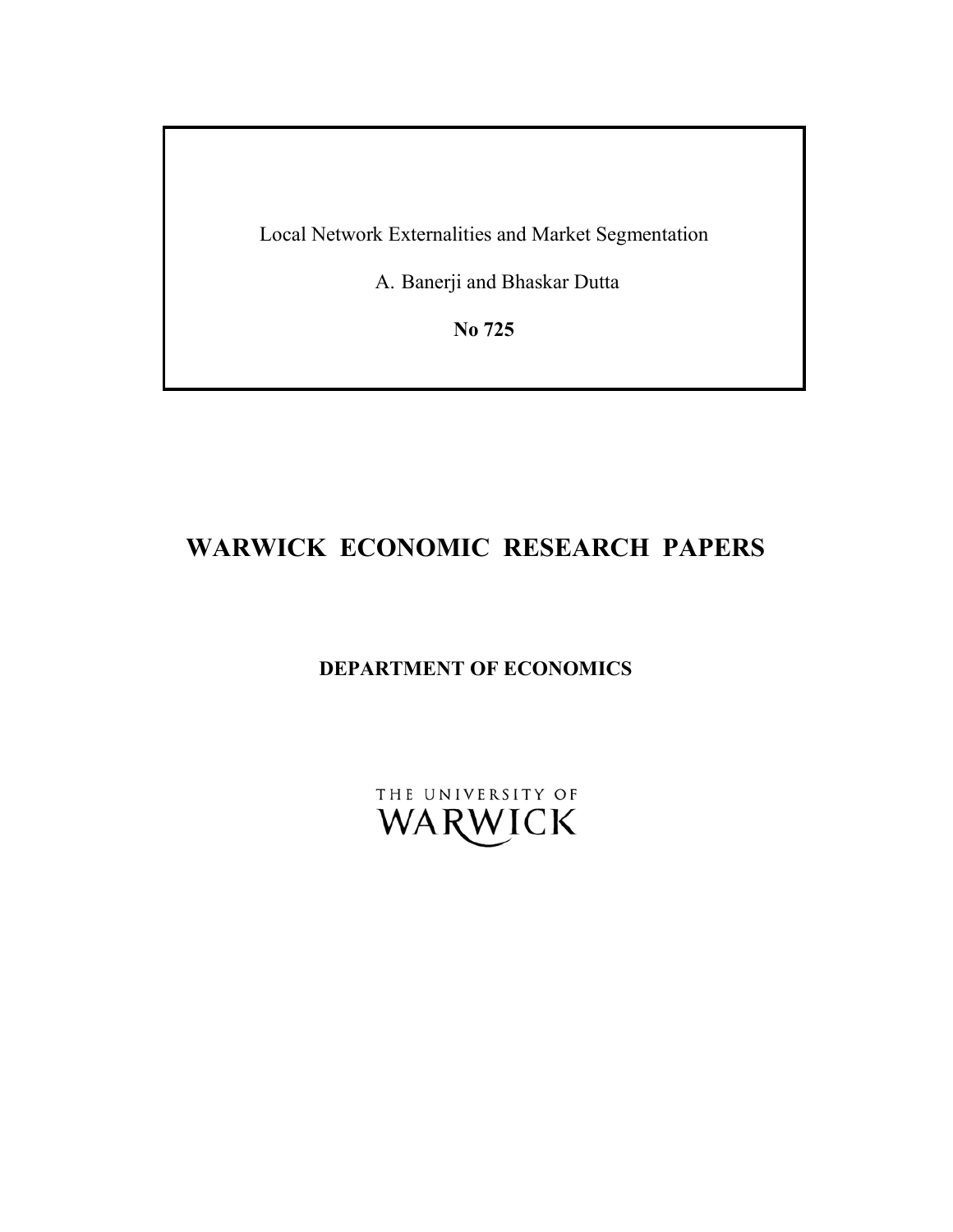## Local Network Externalities and Market Segmentation

A. Banerji Delhi School of Economics, University of Delhi, Delhi 110007, India, (a.banerji@econdse.org)

and

Bhaskar Dutta Department of Economics, University of Warwick, Coventry CV4 7AL, England, (B.Dutta@warwick.ac.uk)

April 2005

We are grateful to B. Jullien, M.Slade and M.Waterson for helpful comments and discussions. A version of the paper was written when the second author was visiting the Centre for Development Economics, Delhi School of Economics.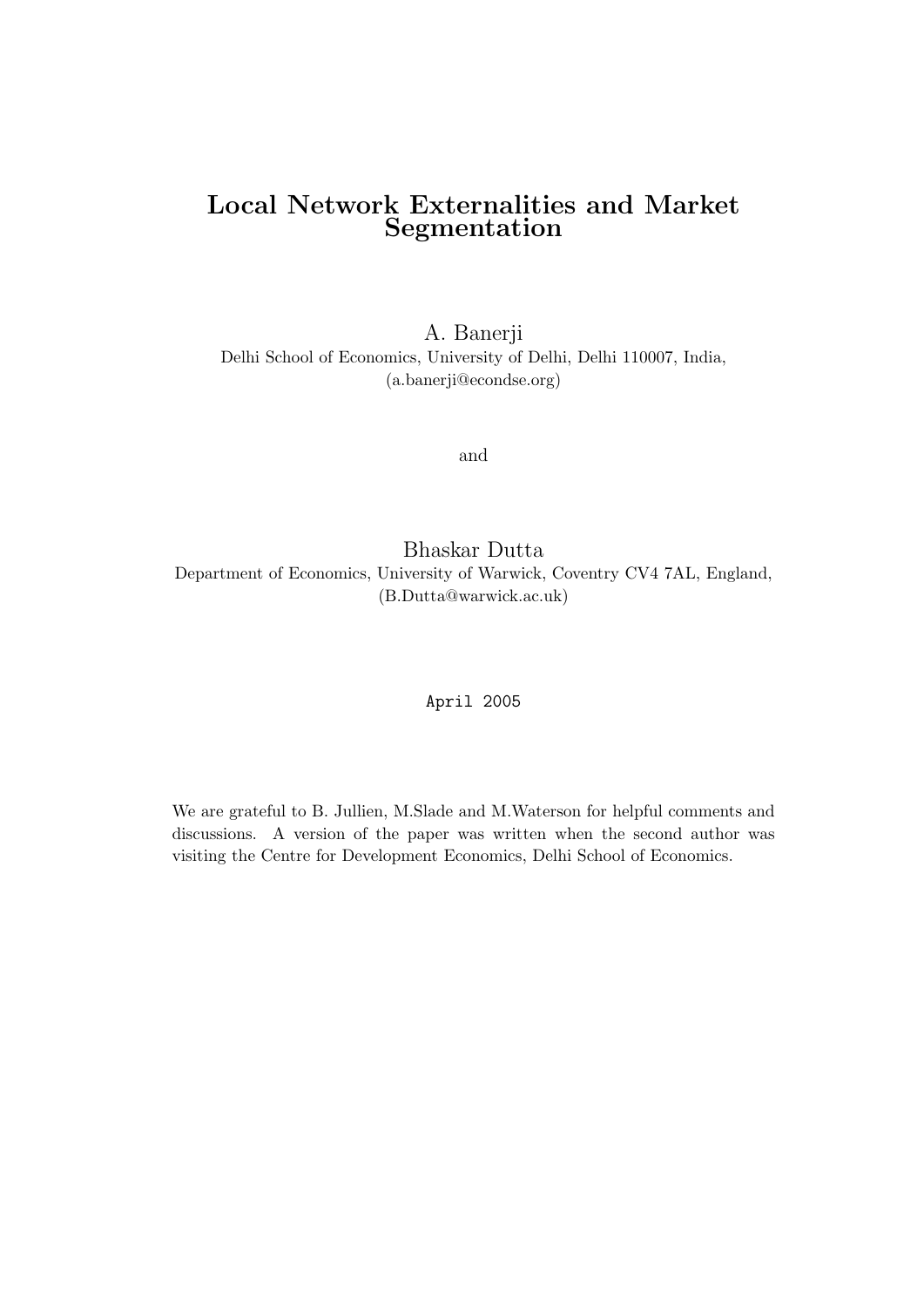#### **ABSTRACT**

This paper models interaction between groups of agents by means of a graph where each node represents a group of agents and an arc represents bilateral interaction. It departs from the standard Katz-Shapiro framework by assuming that network benefits are restricted only amongst groups of linked agents. It shows that even if rival firms engage in Bertrand competition, this form of network externalities permits strong market segmentation in which firms divide up the market and earn positive profits. The analysis also shows that some graphs or network structures do not permit such segmentation, while for others, there are easy to interpret conditions under which market segmentation obtains in equilibrium.

JEL Classification Numbers: D7

Keywords: network structure, network externalities, price competition, market segmentation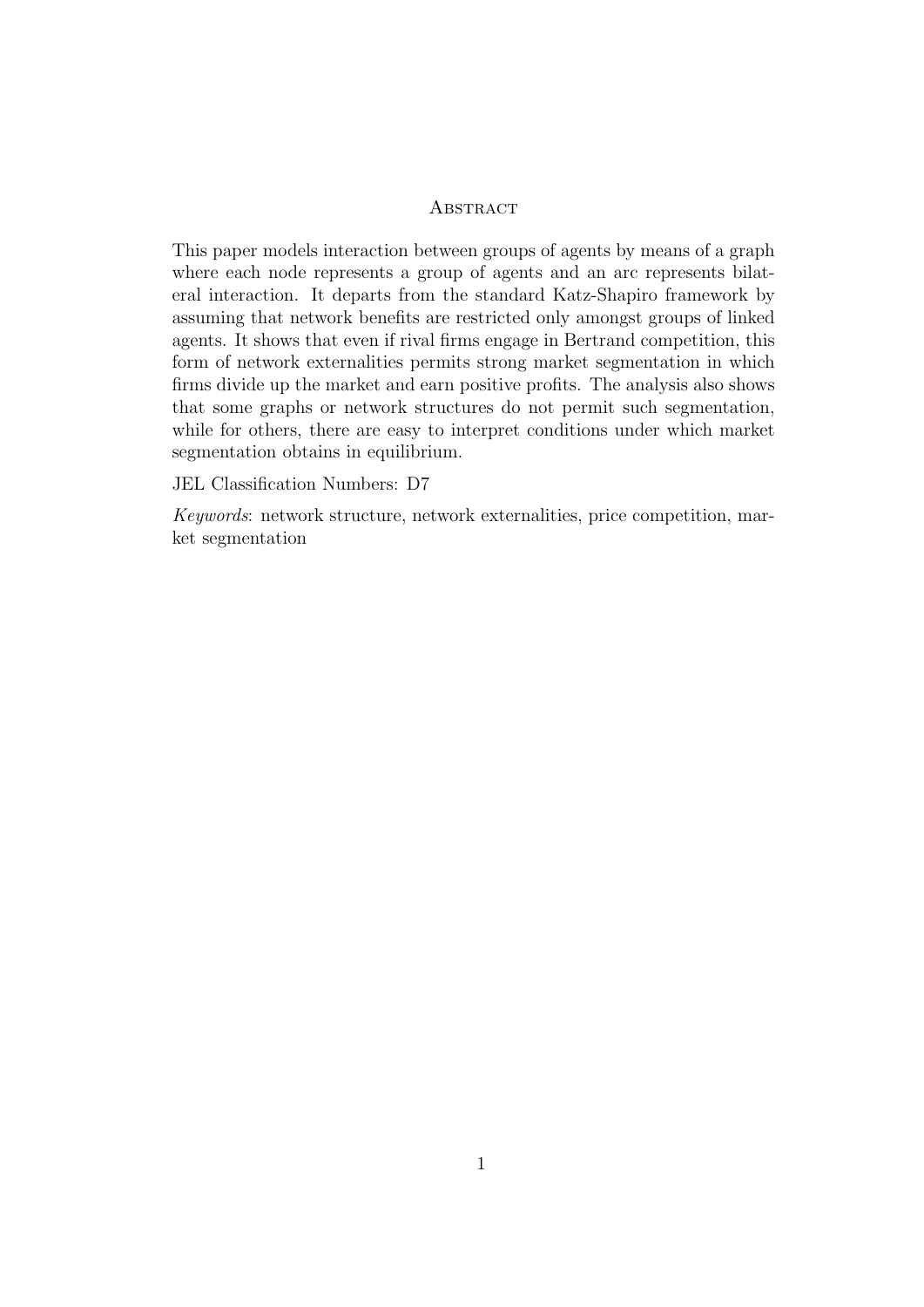# 1 Introduction

It has long been known that some goods and services (for example, telecommunications, computer software and hardware) generate network effects or externalities. The seminal paper by Katz and Shapiro (1985) defines a network effect to exist when the utility that a user derives from consuming a product depends on the number of other agents who consume either the same brand of the product, or another brand which is compatible. This way of modelling the network effect is found throughout the large theoretical and empirical literature that has developed.<sup>1</sup> While this is reasonable in many contexts, in other instances it overlooks the fact that such positive externalities arise from the specific patterns of interaction between groups of users.

For instance, consider software packages with specific functions such as word processing, accounting, data analysis and so on. The use of such packages has local network effects. Thus the utility to a user (say, a researcher in a University) of a word processing or data analysis package depends at least partly on the number of her research collaborators who use the same package, rather than on the total number of users of the package. A main advantage to two collaborators using the same package is sharing files. For many of these products, there is a degree of incompatibility between brands. Two users using incompatible brands find it difficult if not impossible to share files; a program written on one software package cannot be read, or worked on, using a competing brand.

These two elements - a user's utility from a product depending on the number of other users who *interact* with her, and of some degree of incompatibility between competing brands, are present in other contexts as well. Thus a lot of people using instant messaging typically communicate only with their friends or coworkers; and there are incompatibilities between the leading competing brands provided by AOL, MSN and Yahoo.<sup>2</sup> In interac-

<sup>&</sup>lt;sup>1</sup>There is by now a large literature analyzing important issues in markets subject to network effects. See, for instance Katz and Shapiro (1985, 1986), Farrell and Saloner (1985, 1986), Economides and Salop (1992), Farrell and Katz (2000), Matutes and Regibeau (1992), Choi (1994), Ellison and Fudenberg (2000), Waldman (1993). Economides (1996) provides an insightful overview. Gandal, Kende and Rob (2000) and Saloner and Shepard (1994)are two interesting papers from the empirical literature.

<sup>2</sup>There is software available, such as Trillian, that provides interfaces between these products, but it involves costs (all the competing brands have to be installed in one's computer, for instance), and firms such as AOL constantly change their software to maintain incompatibility.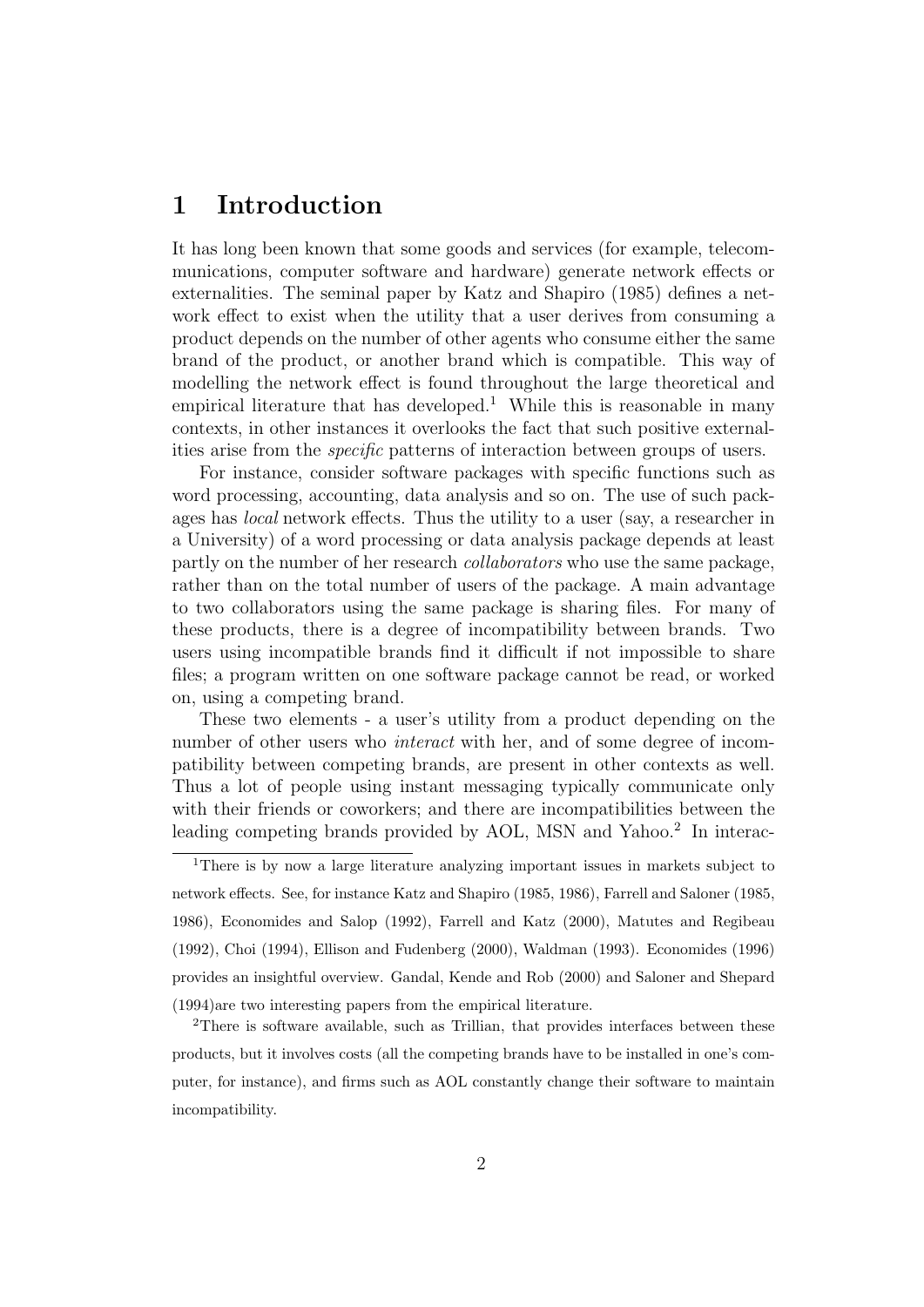tions between businesses, it helps if software systems are compatible. For a non information technology example, consider a two-sided market <sup>3</sup> such as a shopping mall, which matches retailers with customers. Different retailers may target different customer segments (and vice-versa), so that network effects may arise due to specific retailer-customer segment interactions, rather than due to the total numbers of retailers or customers who use the mall.

We use the formal network structure proposed in the important recent paper of Jackson and Wolinsky (1996) to model the interaction between groups of users. In particular, the set of all consumers is partitioned into different groups or nodes, and two nodes are connected to each other if they "interact".<sup>4</sup> Our main interest is in analysing whether the precise pattern of interactions - that is, the specific network structure- has any influence on market outcomes. For instance, suppose the overall "market" is the academic market for software. Does the fact that economists typically do not collaborate with physicists (that is, economists are not "linked" to physicists) matter in this market?

A typical feature of information goods such as software is that firms incur possibly high fixed costs to develop essentially unlimited capacity, and their marginal costs are negligible. As a first step towards understanding competition in markets with local network effects, we maintain the assumption of unlimited capacity and study price competition. The issue of pricing and competition is interesting when we study information goods for a variety of reasons. Local network interactions is one of them, for which price competition has not been analyzed so far. If firms produce competing, incompatible brands of the same intrinsic quality, and have the same constant marginal cost of production, existing models of network externalities would yield the Bertrand zero profit outcome. This is so for the Katz and Shapiro (1985) model as well, if it is modified to analyze price, rather than quantity competition. A main result in this paper is that if network effects are generated from patterns of interaction among users, then there exist outcomes in which firms do make *positive* profits, and there is *market segmentation* in the sense that rival firms divide or partition the overall market into separate segments, with each firm selling to different segments. This accords well with casual observation, which suggests (a) positive profit outcomes arise even when firms

<sup>3</sup>Armstrong (2002) provides a very interesting survey of the literature on two-sided markets

<sup>4</sup>Although this kind of modelling has only very recently been used in the literature on network externalities, the use of such network structures in other areas of economics is becoming increasingly popular. Dutta and Jackson (2003) contains several interesting papers in this genre.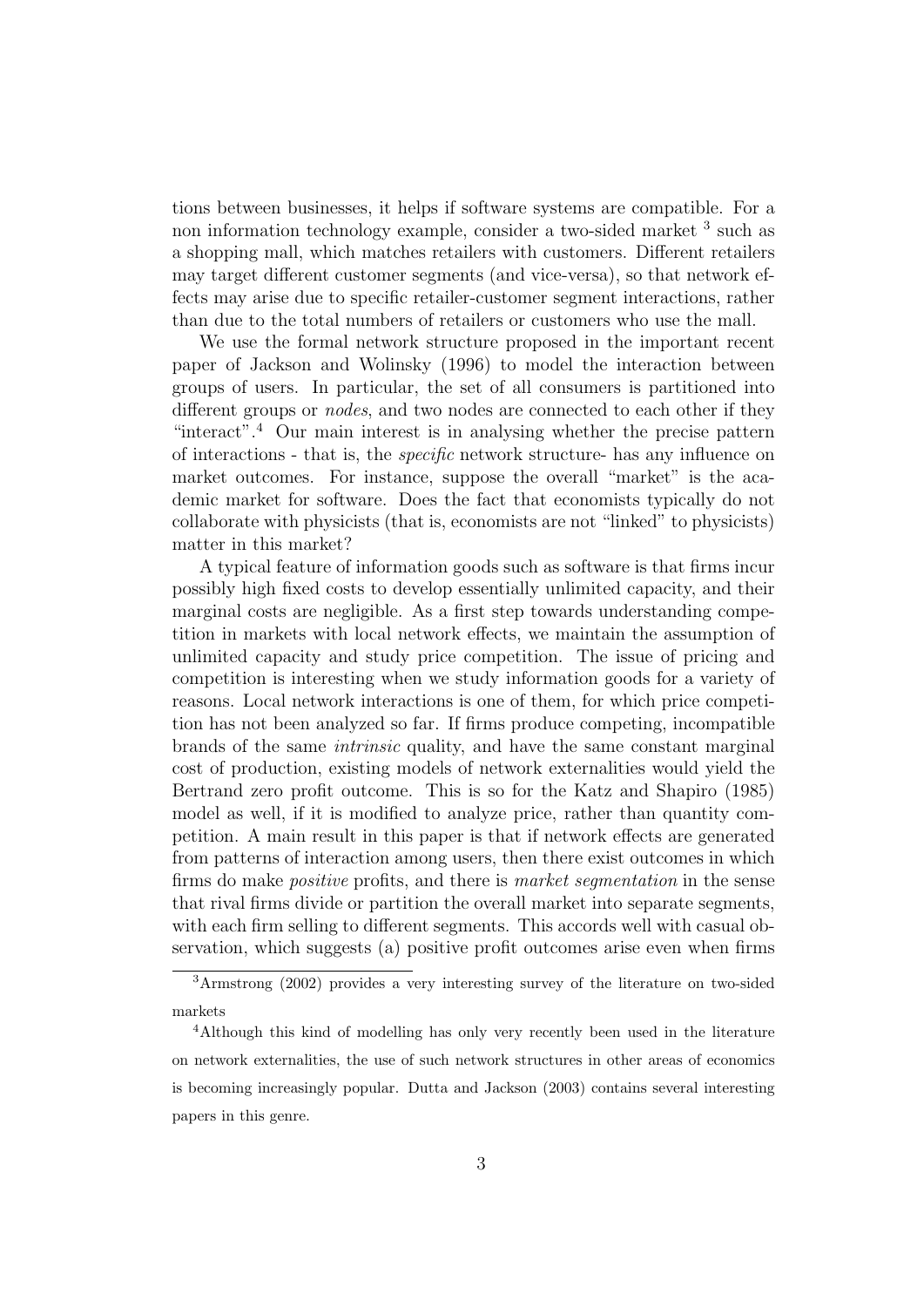compete in prices and capacity is essentially unlimited; and (b) a group of users often uses a single brand overwhelmingly, when several similar brands are available.

Furthermore, we show that the graph (or interaction) structure matters; for some graphs, market segmentation can be ruled out in equilibrium. Thus, one way of interpreting our results is to say that there are interaction structures which convert the industry into a differentiated goods industry. However, there are other interaction structures - for instance, the complete graph where all users are linked to each other - where the goods remain homogeneous, and so firms do not earn positive profits. The discussion also shows that when positive profit equilibria exist, if firms could choose whether or not to make their brands mutually compatible, they would choose not to do so.

#### Related Work

Very recently, work has begun on understanding markets for products that exhibit local network effects, using an explicit model of the network structure (Jullien (2003), Sundararajan (2004), Tucker (2004)). In an interesting paper, Jullien  $(2003)^5$  develops a model of oligopoly in an industry in which network effects can be local or group-specific, while the other two papers analyze the adoption of a single good in the presence of local network effects. The present paper analyzes competition and is therefore closer to Jullien (2003). Jullien analyzes a setting in which price discrimination across different groups of consumers is possible.<sup>6</sup> In his model, one firm (the Strong firm) has a reputational advantage. However, the ability of the Weak firm to price discriminate (by cross subsidizing some groups of consumers, inducing them to buy, thereby creating a strong network-effect inducement for other groups of customers) creates strong competition for the Strong firm. This keeps equilibrium profits low. In contrast with Jullien (2003), the present paper studies competition in situations where price discrimination is not possible; a major difference in emphasis is also the attempt to study how the structure of interactions affects market segmentation.

Sundararajan (2004) studies a model (with incomplete information) in which agents must simultaneously and independently decide whether or not to adopt such a product. He finds that the symmetric Bayesian equilibria can be Pareto-ranked, and that the greatest of these is the unique coalition-proof

<sup>5</sup>We became aware of this paper after writing a draft of the present paper. We thank Bruno Jullien for pointing us to this paper.

<sup>6</sup>This is especially reasonable in the context of two-sided markets and competition among intermediaries. See Caillaud and Jullien (2003) as well as Armstrong (2002).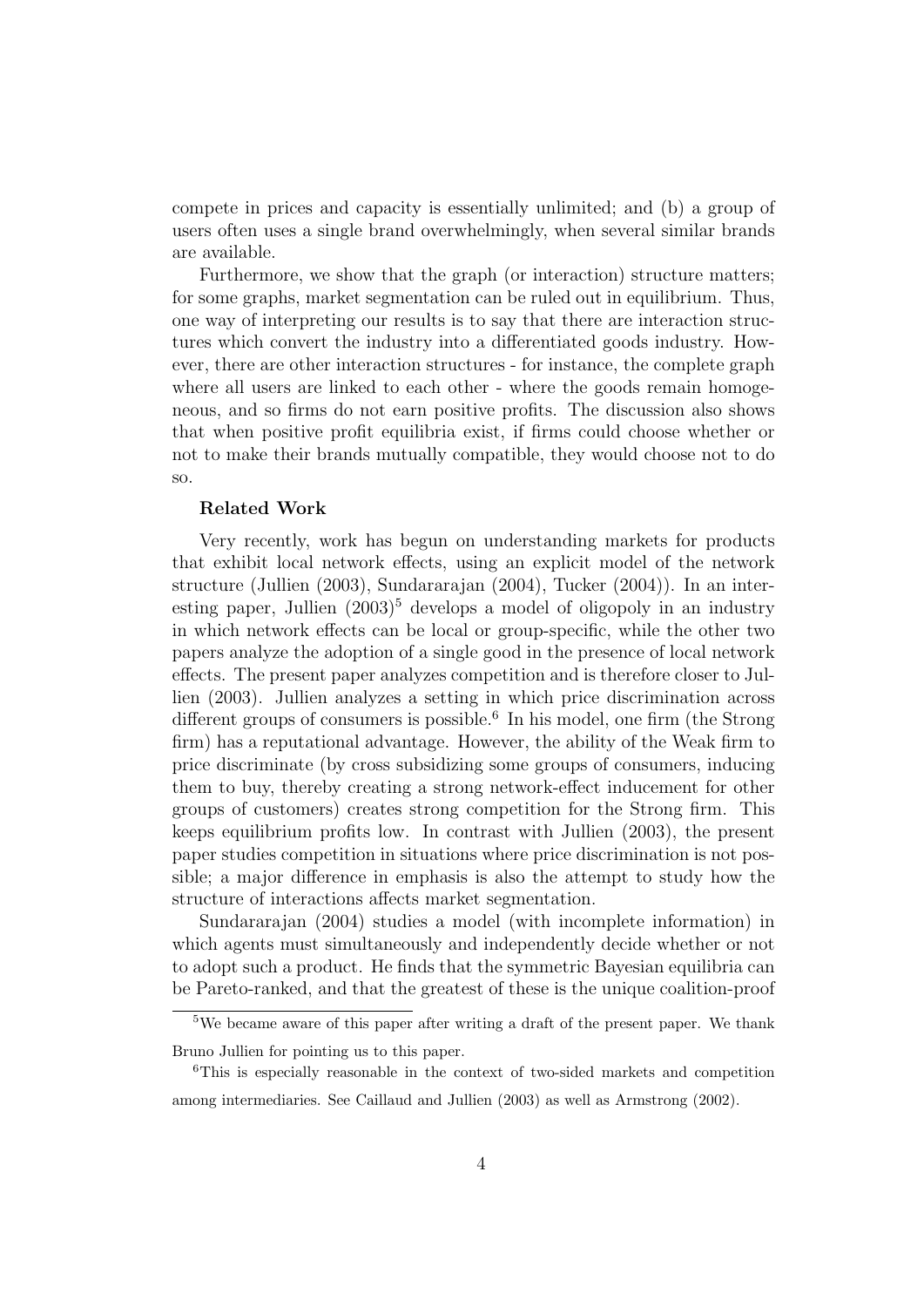equilibrium. Tucker (2004) analyzes a rich data set describing the adoption of a video-messaging technology by employees of a financial firm. Among other interesting findings, the data strongly support the hypothesis that the network effect to an employee of adopting the technology is limited to people that she communicates with. While these two papers study the adoption of a single good, the present paper analyzes an oligopoly model in which firms compete for customers who are linked over a network.

## 2 A Model of Network Externalities

Our model of network externalities in the context of a partial equilibrium duopoly is very similar to that of Katz and Shapiro (1985). A major difference is in the way in which we model network externalities. Another difference is that in our model firms compete in prices, in contrast to Katz and Shapiro (1985) who assumed that firms behaved a la Cournot.

Our model has the following components and structure. There are two profit-maximizing firms 1 and 2, firm  $j$  producing network good  $j$ . To bring out the main points simply, the two goods are assumed to be functionally identical. The two firms simultaneously announce prices  $p_1, p_2$ . Given these prices, consumers simultaneously decide which good to buy. A consumer buys one unit from either firm 1 or firm 2, or abstains from consumption. Consumers benefit from own consumption, as well as from interaction with others who consume the same good.<sup>7</sup> The presence of network externalities generates a coordination problem for the consumers. We assume that for each vector of prices, consumers coordinate on a rational expectations equilibrium allocation. Both firms correctly anticipate which allocation will be chosen by the consumers. So, an overall equilibrium is a vector of prices which are best responses to each other given the firms' common (and correct) anticipations of the rational expectations equilibrium allocation chosen by the consumers.

We now describe each component of the model in greater detail.

#### Consumers

Consumers are partitioned into groups, and each group "interacts" with some but not necessarily all groups. For instance, consider the set of all faculty members in a university. Each department then constitutes a group. Economists may collaborate with political scientists and mathematicians,

<sup>7</sup> If the goods are partially compatible, then consumers also derive some benefit from interaction with other consumers who consume the other good.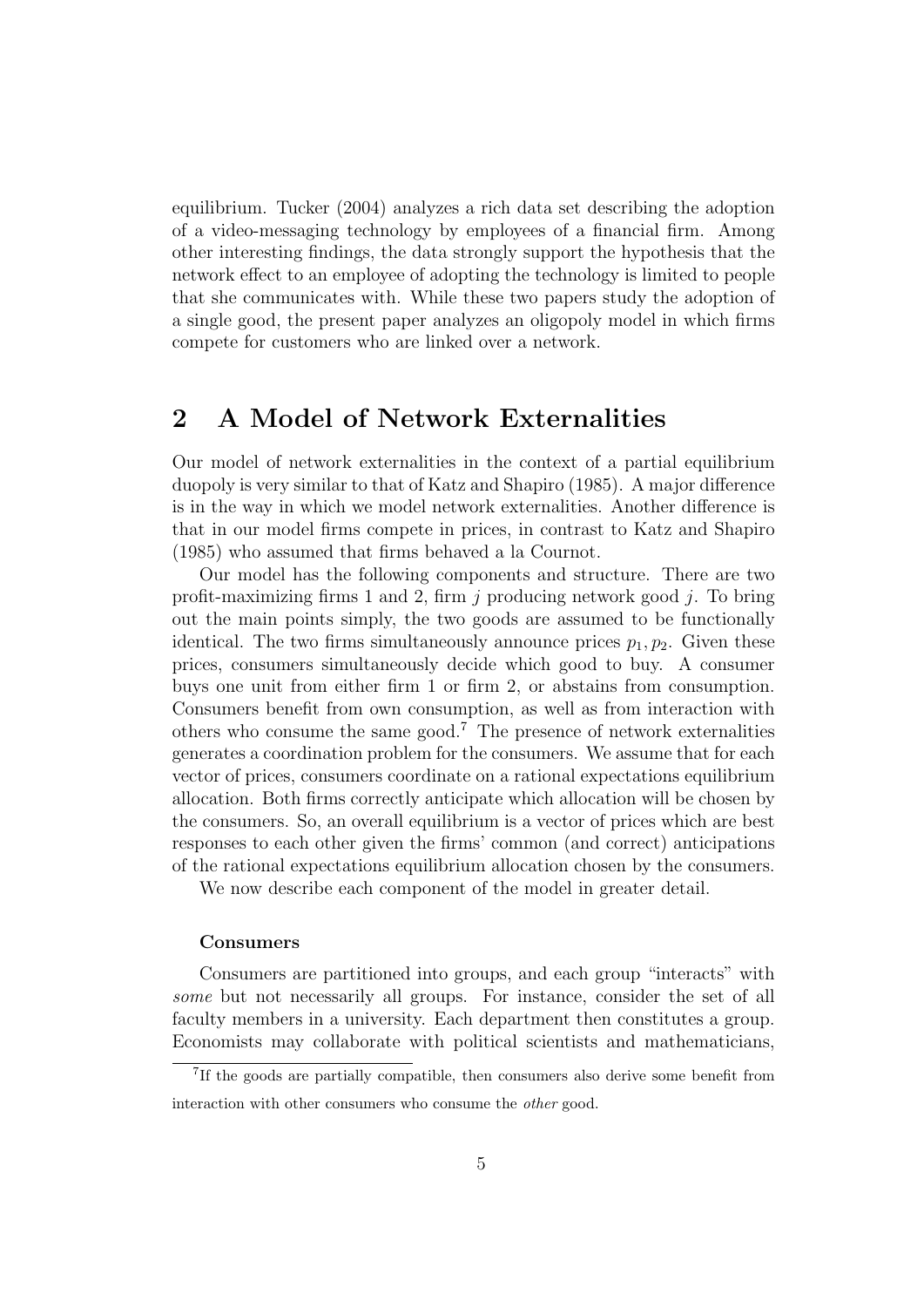but perhaps not with physicists or other scientists. Similarly, members of the science departments may interact with each other, but not with sociologists. The pattern of such interactions is modeled as an undirected graph or network  $(I, g)$  where I is a set of n nodes and  $g \subset I \times I$  is a set of arcs or links. Each group of consumers is located at a different node  $i \in I$ , and  $ij \in q$  (that is, nodes i and j are linked) if consumers located at node i interact with consumers located at  $i$ . We assume that consumers within each group interact with each other and that if some consumers at node i interact with *some* consumers at  $i$ , then all consumers located at  $i$  interact with all consumers at  $j$ <sup>8</sup>

Given a graph  $(I, g)$ , the *degree* of node  $i \in I$  is the number of other nodes that it is linked to. Given any graph g,  $N(g)$  will denote the set of nodes which have degree at least one. A graph is *connected* if  $N(q) = I$ .

For each node i, let  $N(i, g) = \{j \in I | ij \in g\} \cup \{i\}$ . That is,  $N(i, g)$  is the set of nodes that are linked to node i, with the convention that i is linked to itself.

The network  $(I, g)$  is *complete* if  $g = \{ij | ij \in I \times I\}$ . That is, all groups interact with all other groups in a complete network - this will correspond to the original Katz-Shapiro model of network externalities.

We will also refer to some specific network structures later on. These are defined below.

A circle on a set of nodes I is a connected graph in which every node has degree two.

A star on a set of nodes I is a connected graph g such that  $g = \{i^*j | j \in \mathbb{R}\}$  $I \setminus \{i^*\}$ , where  $i^*$  is a distinguished node called the hub of the star.

A *line* on a set of nodes  $I$  is a connected graph  $g$  such that exactly two nodes have degree one, while all the other nodes have degree two.

Let  $\alpha_i$  denote the measure of consumers located at node  $i$ <sup>9</sup>. Each consumer wishes to consume at most one unit of a good. There are *two* brands of the good - for example, the good itself may be a type of software. The two brands differ in inessential ways in the sense that each brand is functionally identical as far as consumers are concerned. Let  $r_i$  denote the *basic* willingness to pay for the good of a consumer who is located at node  $i$ . However, the total utility or surplus that a consumer gets from a particular brand of the good also depends on the number of other consumers with whom she interacts. If the two brands are incompatible, then the consumer derives network benefits from others she interacts with only if they consume the same

<sup>8</sup>This is without loss of generality since we can define the set of nodes appropriately in order to represent any pattern of interaction.

<sup>9</sup>Any single consumer has zero measure.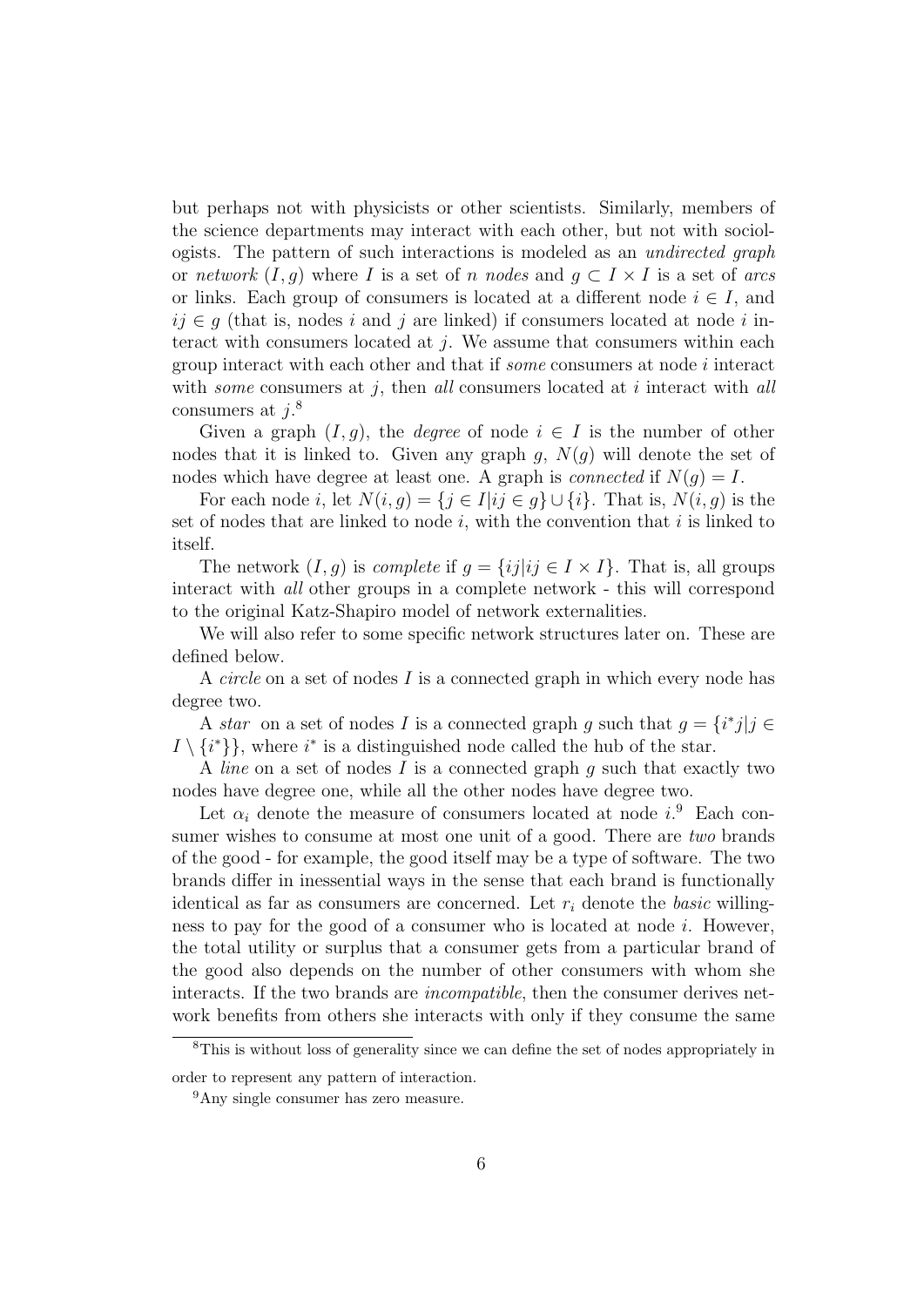brand. More generally, the brands could be partially compatible. Then, if consumer A, using brand j, interacts with consumers who use brand k, she gets some network benefit, but not as much as she would have got had these consumers also used brand  $j$ . The examples that motivate this paper show that some degree of incompatibility is a realistic assumption.

Following Caillaud and Jullien (2003), Jullien (2003), Choi (1994), Farrell and Saloner (1985, 2000), we model partial compatibility by letting a parameter  $\theta \in [0, 1]$  denote the *degree of compatibility* between the two brands. Thus,  $\theta = 0$  and  $\theta = 1$  will denote, respectively, incompatibility and full compatibility.

Let  $p_i$  be the price of a unit of brand j, and  $\alpha_{sj}$ ,  $\alpha_{sk}$  be the measure of consumers at node  $s$  who consume brands  $j$  and  $k$ . Then the utility of a consumer at node  $i$  from buying a unit of brand  $j$  is

$$
u_i(j, p_j) = r_i - p_j + \sum_{s \in N(i,g)} (\alpha_{sj} + \theta \alpha_{sk}).
$$

So, by consuming brand  $j$ , a consumer at node  $i$  gets a gross benefit  $r_i$  and a network benefit of  $\sum_{s \in N(i,g)} (\alpha_{sj} + \theta \alpha_{sk})$ . The network benefit to a consumer at node  $i$  consuming brand  $j$ , from neighbors who consume brand k is a proportion  $\theta$  of the benefit from neighbors consuming brand j.

Notice that the network externality is local since the externality at node i is restricted to only the neighboring nodes.

To simplify the analysis, we will henceforth set  $r_i = 0$  for all i. This simplification does not alter the qualitative nature of our subsequent results.

Following Katz and Shapiro(1985), we will refer to  $p_j - \sum_{\alpha}$  $\sum_{s \in N(i,g)} (\alpha_{sj} + \theta \alpha_{sk})$ 

as the *hedonic price* of brand  $j$  at node  $i$ .

It is well known that in making consumption decisions in the presence of network effects, consumers face a coordination problem. We model this in a way quite similar to the notion of "fulfilled expectations" used in the literature (Katz and Shapiro (1985)). Given a vector of prices  $(p_1, p_2)$ , consumers form an expectation  $a_{sj}(p_1, p_2)$ , which is the measure of consumers at node s expected to purchase brand j, for all  $s \in I, j \in \{1,2\}$ . Given this expectation, each consumer at each node purchases the brand whose hedonic price is lower, or abstains from buying either brand if both hedonic prices are *positive*.<sup>10</sup> Expectations are fulfilled, in that for every node s and brand  $j$ , consumers who purchase brand  $j$  on the basis of the expectations  ${a_{sj}(p_1, p_2)}$  aggregate to exactly  ${a_{sj}(p_1, p_2)}$  for each node and brand. We use the notion of an allocation, satisfying certain conditions, to model these rational expectations.

<sup>&</sup>lt;sup>10</sup>This follows from our assumption that each  $r_i = 0$ .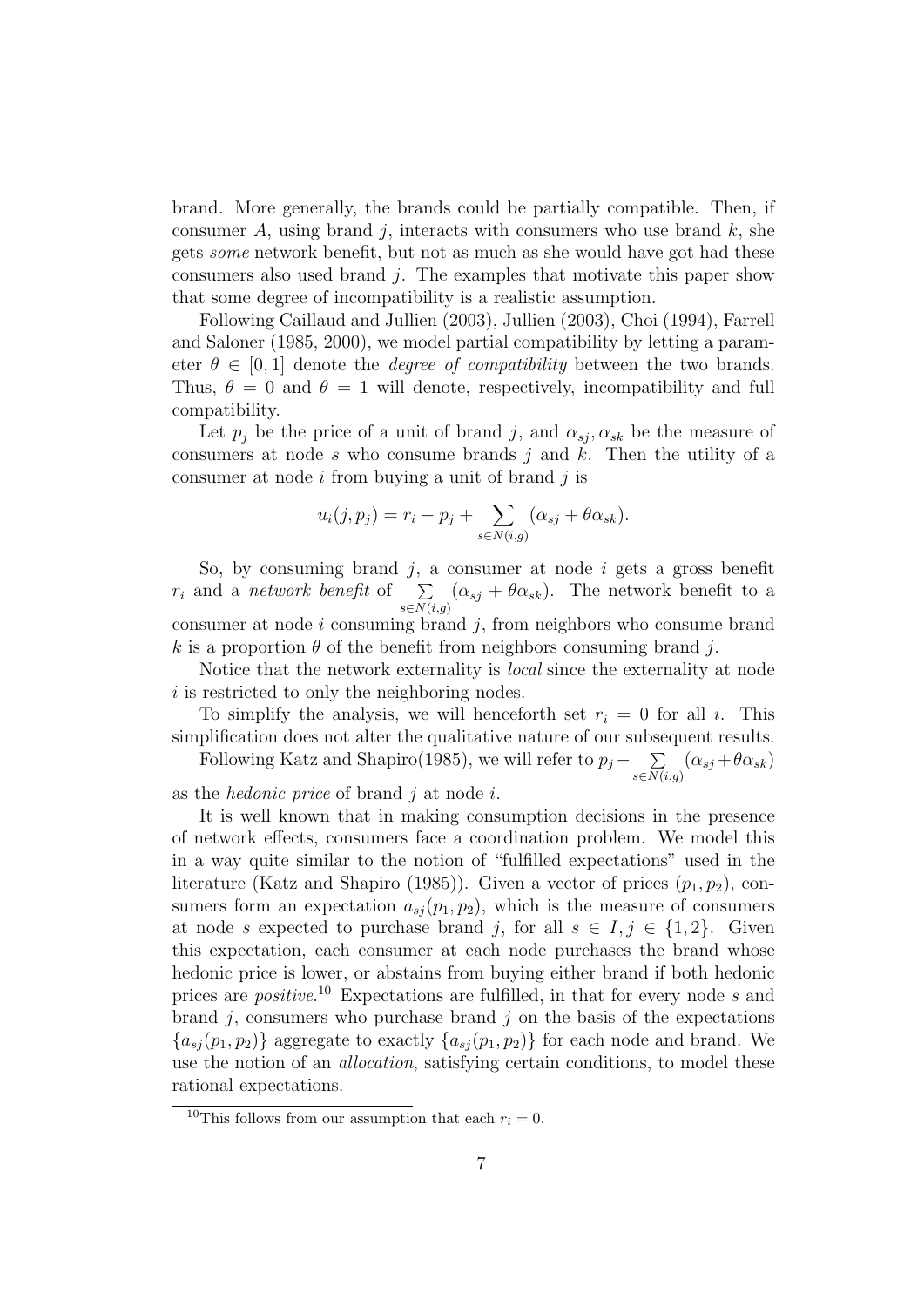#### Allocations

An allocation describes the pattern of consumption at each node corresponding to each vector of prices. More formally,

**Definition 1** An allocation a is a function  $a : \mathbb{R}^2_+ \to \mathbb{R}^{2n}_+$ , such that for all  $(p_1, p_2)$  and for all  $i \in I$ ,  $a_{i1}(p_1, p_2) + a_{i2}(p_1, p_2) \leq \alpha_i$ .

Here,  $a_{ij}(p_1, p_2)$  is the amount of brand j consumed at node i corresponding to prices  $(p_1, p_2)$ .

Given a vector of prices  $(p_1, p_2)$ , a network g and an allocation a, the hedonic price of brand j at node i will depend upon the vector  $(p_j, g, a, \theta, i)$ . Since the network structure g and  $\theta$  are exogenous, we will simplify notation whenever possible and denote the hedonic price as  $h(p_j, a, i)$ . It is given by

$$
h(p_j, a, i) = p_j - \sum_{s \in N(i, g)} (a_{sj}(p_1, p_2) + \theta a_{sk}(p_1, p_2))
$$

Consumers' decisions about which brand to purchase will determine which allocation is "observed" in the market. Since such allocations are the outcome of utility-maximizing behavior, it makes sense to impose some restrictions on "permissible" allocations.

Definition 2 An allocation a is Rational if for all nodes i and non-negative prices  $(p_1, p_2)$ , the following are satisfied

- (i) For  $j = 1, 2, a_{ij}(p_1, p_2) > 0$  implies that  $h(p_j, a, i) \leq 0$ .
- (ii) For  $j = 1, 2, a_{ij}(p_1, p_2) > 0$  implies that  $h(p_j, a, i) \leq h(p_k, a, i)$  where  $k \neq i$ .

Thus, Rationality imposes the requirements that no individual consumes a brand whose hedonic price is positive, and also consumes that brand whose hedonic price is lower. These are minimal requirements which arise straightaway from utility-maximizing behavior.

Since the pattern of consumption also depends on consumers' expectations, it may be possible to justify or rationalize allocations which satisfy these restrictions, but are nevertheless non-intuitive simply because of the self-fulfilling nature of expectations. Suppose, for instance that "initial" prices of the two brands are  $p_1$  and  $p_2$ . Now, let there be an increase in the price of brand 1, with  $p_2$  remaining constant. If all consumers now expect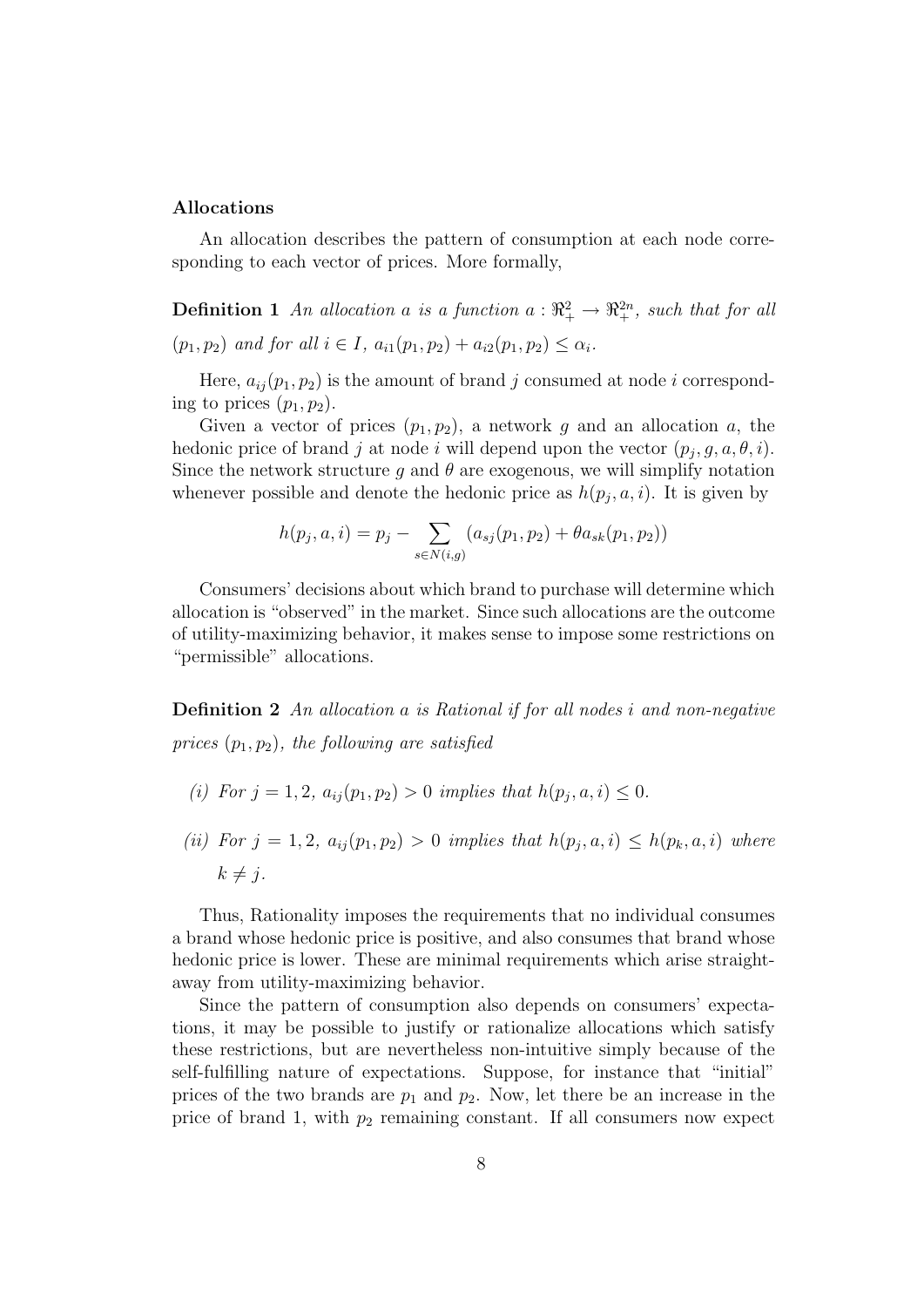everyone to switch to brand 1, then this may turn out to be self-fulfilling because the network externalities associated with brand 1 are now much larger and so the hedonic price of brand 1 is correspondingly lower at all nodes. The following assumption<sup>11</sup> is imposed to bring about some regularity on how the pattern of consumption changes with changes in prices.

**Assumption 1:** An allocation a is monotone in prices if for all  $i \in I$  and  $j = 1, 2, a_{ij}(p_j, p_k)$  is non-increasing in  $p_j$ .

By itself, Assumption 1 imposes a very weak restriction on how allocations change with respect to a change in prices. In particular, Assumption 1 still allows for allocations which seem somewhat counterintuitive. For example, suppose that the two brands are incompatible  $(\theta = 0)$ . Consider a network structure in which nodes i and j are linked, and such that at prices  $(p_1, p_2)$ , all consumers at node  $i$  are consuming say brand 1 because the hedonic price of brand 1 is smaller than the hedonic price of brand 2 by  $\alpha_i$ . Suppose there is an arbitrarily small reduction in the price of  $p_2$ . Then, Assumption 1 allows for the possibility that *all* consumers at node  $i$  will switch brands and consume only brand 2. Of course, if all consumers expect this to happen, then the self-fulfilling nature of expectations guarantees that the allocation will satisfy Rationality and Assumption 1. In order to rule out such changes, we impose the following assumption.

**Assumption 2:** For every  $i \in I$ , the component  $a_i$  of an allocation a is continuous except possibly at any  $(p_1, p_2)$  where the hedonic prices are equal.

Definition 3 An allocation is admissible if it satisfies Rationality, and Assumptions 1 and 2.

Notice that since an allocation is endogenous, it is more appropriate to impose the restrictions embodied in Assumptions 1 and 2 on the primitive concept of consumer expectations. However, the preceding discussion (hopefully) clarifies the kind of restrictions required to be imposed on expectations so as to ensure that the resulting allocations satisfy admissibility. We have taken the shorter route so as to economize on notation.

Throughout this paper, we will only consider *admissible* allocations.

Since an individual's net utility depends on the actions of other consumers, the optimal decisions of consumers may depend on whether consumers can coordinate their actions. Consider, for example, a situation where node *i* is not linked to any other node,  $p_1 - \alpha_i < 0 < p_1 < p_2$ . Then, consumers at node  $i$  can derive some net utility if all consumers consume brand

<sup>&</sup>lt;sup>11</sup>Caillaud and Jullein $(2003)$  also make the same assumption.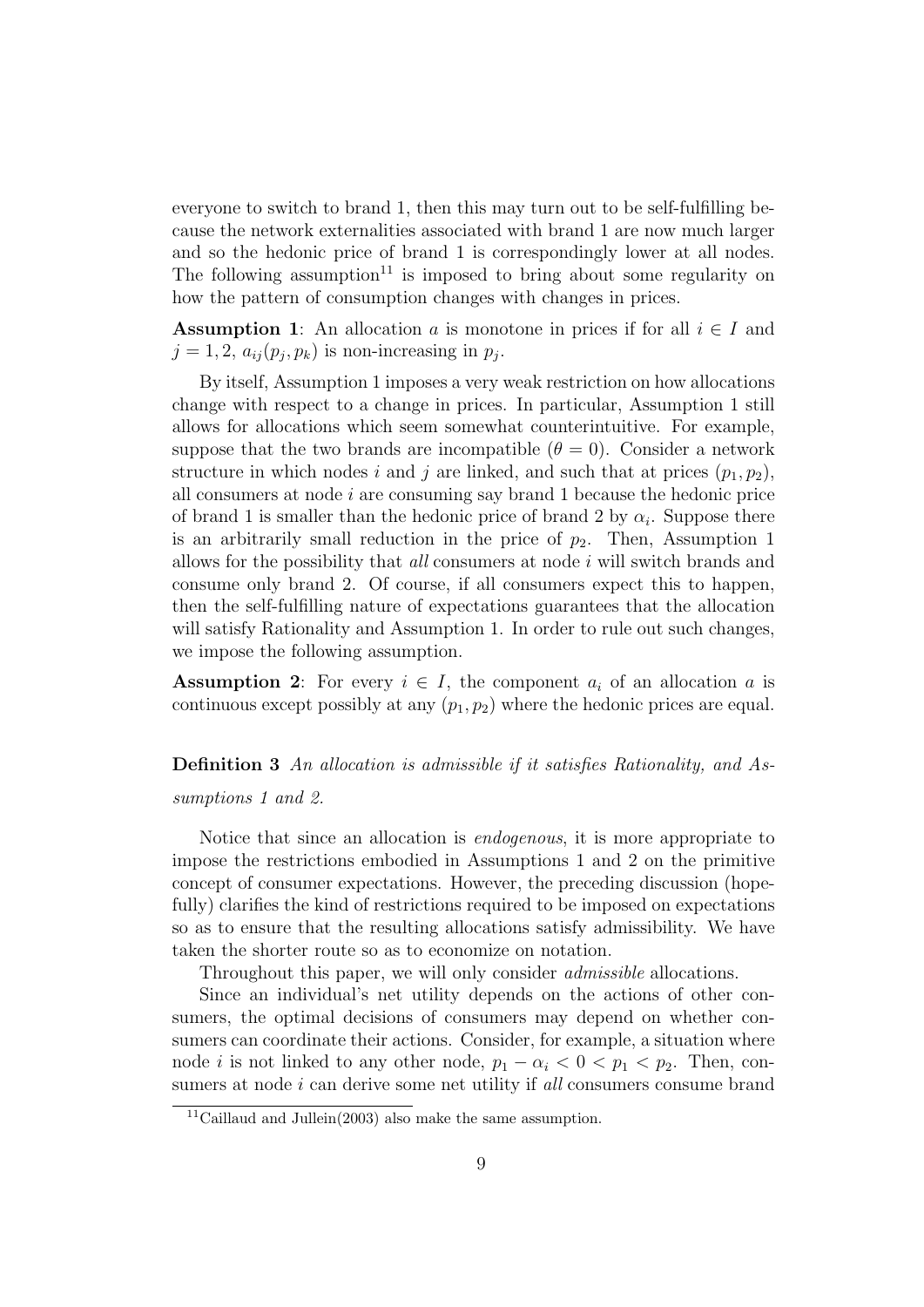1. On the other hand, no consumer on her own will want to consume either brand. In one subsequent result, we will assume that consumers at each node can coordinate their actions when this is mutually profitable.

**Assumption C:** At any node i and prices  $(p_1, p_2)$ , if  $\min_{j \in \{1,2\}} (p_j - \alpha_i \sum$  $\sum_{s \in (N(i,g) - \{i\})} (a_{sj}(p_1, p_2) + \theta a_{sk}(p_1, p_2)) < 0$ , then  $a_{i1}(p_1, p_2) + a_{i2}(p_1, p_2) = \alpha_i$ .

Assumption C states that if consumers at any node can coordinate their consumption decisions and attain strictly positive utility, then no consumer will abstain from consumption.

#### Firms

There are two firms, each producing a different brand. For expositional purposes, let brand j refer to output produced by firm  $j, j = 1, 2$ . For simplicity, we assume that firms have zero cost of production.

Both firms anticipate the same allocation, and choose prices simultaneously to maximize profits. An important difference from Jullien (2003) is that the firms in our model cannot practice price discrimination - consumers at *all* nodes are faced with the same prices. Given any allocation  $a$ , firm  $j$ 's profit corresponding to prices  $(p_j, p_k)$  is

$$
\pi_j(p_j, p_k; a) = p_j \sum_{i \in I} a_{ij}(p_j, p_k)
$$

#### Equilibrium

An equilibrium will be a set of prices  $(p_1, p_2)$  and an admissible allocation such that each firm  $i$  maximizes profit given the other firm's price and the allocation rule. Notice that the restrictions on  $a$  ensure that consumers' expectations are fulfilled in equilibrium.

**Definition 4** A vector  $(p_1^*, p_2^*, a^*)$  constitutes an equilibrium if

- (i) The allocation  $a^*$  is admissible.
- (ii) For each  $j = 1, 2$ , and  $k \neq j$ ,  $\pi_j(p_j^*, p_k^*; a^*) \geq \pi_j(p_j, p_k^*; a^*)$  for all  $p_j$ .

It is easy to see that an equilibrium always exists in this model. For consider prices  $p_1^* = p_2^* = 0$ , and an admissible allocation  $a^*$  such that at each node *i*,  $a_{i1}^*(p_1, p_2) = a_{i2}^*(p_1, p_2) = \frac{\alpha_i}{2}$  whenever  $p_1 = p_2$ . Since  $p_1^* = p_2^*$ , and the allocation divides consumers equally between the two brands, the two hedonic prices must be equal at each node. Since the hedonic prices are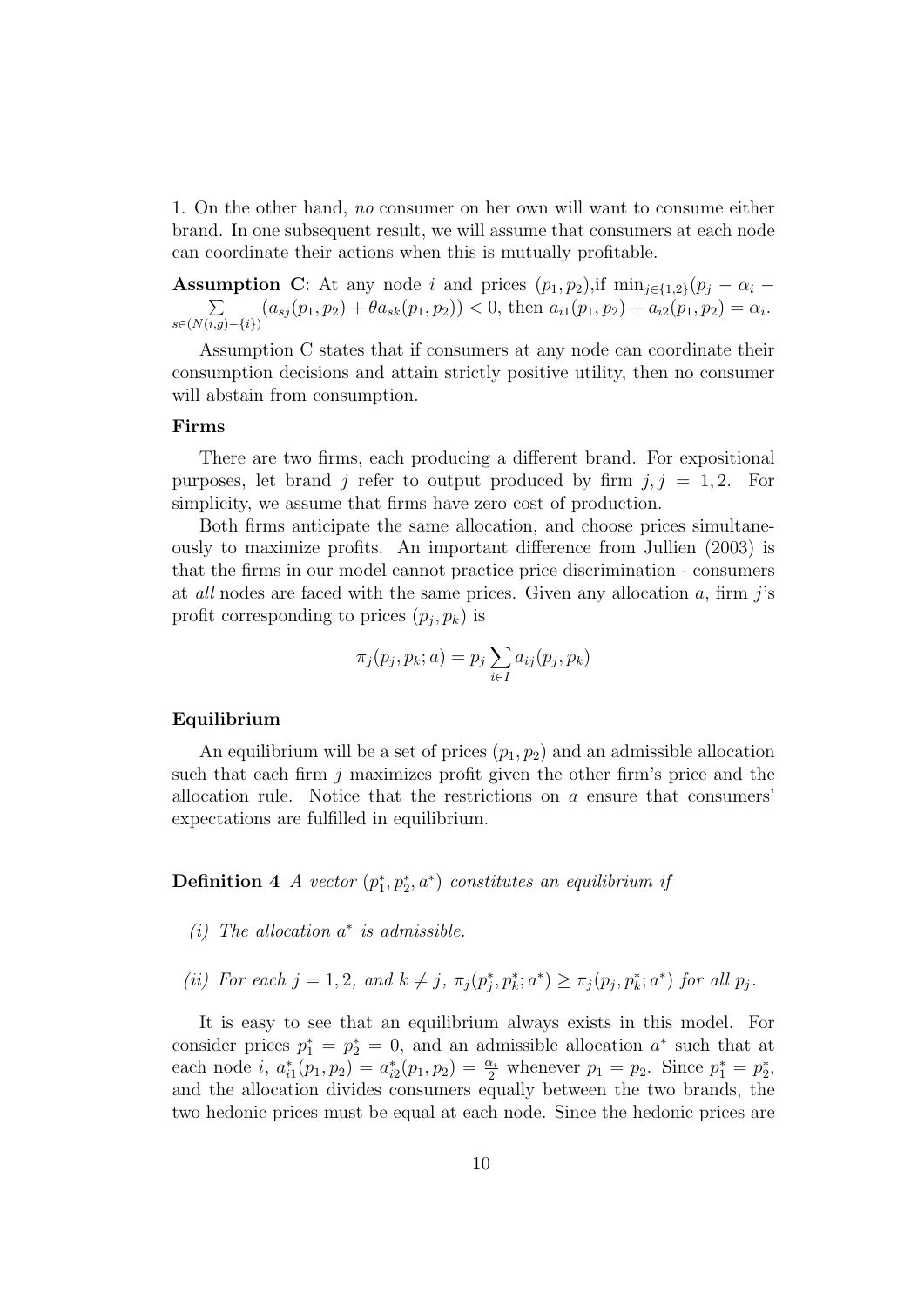also negative, the allocation  $a^*$  is admissible. Neither firm can raise price and earn positive profit. Indeed, suppose firm 1 charges  $p'_1 > p_1^* = 0$ . Then, for all  $i \in I$ ,

$$
a_{i1}(p_1^{'}, p_2^*) + \theta a_{i2}(p_1^{'}, p_2^*) \leq a_{i1}(p_1^*, p_2^*) + \theta a_{i2}(p_1^*, p_2^*)
$$

(This follows as by Assumption 1, it must be that  $a_{i1}(p)$  $p'_1, p_2^* \geq \frac{\alpha_i}{2}$  $\frac{\alpha_i}{2}$ ). So, at node *i*,  $h(p_1)$  $h'_1, a^*, i) > h(p_2^*, a^*, i)$ . Therefore in fact we get  $a_{i1}(p_2^*, a^*, i)$  $p'_1, p_2^* = 0.$ A higher price results in zero market share and zero profits.

Notice that in the equilibrium described above, the two hedonic prices are equal at each node. The pair of prices remain in equilibrium because neither firm wants to deviate by quoting a lower price since the "current" level is already zero. The lemma below shows that this is the only case when hedonic prices can be equal at any node. That is, if hedonic prices are equal at any node i, and brand j is consumed at this node, then the price of brand  $k (k \neq i)$  must be zero - the latter condition ensures that firm k has no incentive to lower price any further in order to capture a larger share of the market.

**Lemma 1** Suppose  $(p_1, p_2, a)$  is an equilibrium. Then, at all nodes  $i \in I$ , for  $j = 1, 2 \text{ and } k \neq j, \text{ if } h(p_j, a, i) = h(p_k, a, i), \text{ either } a_{ij}(p_1, p_2) = 0 \text{ or } p_k = 0.$ 

**Proof.** Suppose  $(p_1, p_2, a)$  is an equilibrium, and the two hedonic prices are equal at node *i*. Without loss of generality, let  $a_{i1}(p_1, p_2) > 0$  and  $p_2 >$ 0. Suppose firm 2 lowers its price to  $p'_2 = p_2 - \epsilon$ . Since a is admissible,  $a_{i1}(p_1, p'_2) \le a_{i1}(p_1, p_2)$  and  $a_{i2}(p_1, p'_2) \ge a_{i2}(p_1, p_2)$ . Moreover, for all nodes  $s \in I$  at which consumers consume either good,  $a_{s2}(p_1, p_2)$  $\theta_{2}^{'}$ ) +  $\theta a_{s1}(p_{1},p_{2}^{'})$  $y'_2$ )  $\geq$  $a_{s2}(p_1, p_2) + \theta a_{s1}(p_1, p_2)$ . Since  $p'_2 < p_2$ , the hedonic price of brand 2 is lower than that of brand 1 at node *i* for all permissible values of  $a_{i1}(p_1, p'_2)$ . Since a is admissible and hence rational, it must be the case that  $a_{i1}(p_1, p_2) = 0$ and  $a_{i2}(p_1, p'_2) = \alpha_i$ <sup>12</sup> So, firm 2 can capture the entire market at node *i* by a small reduction in price. This increases profit by  $a_{i1}(p_1, p_2)(p_2 - \epsilon)$ . The loss of profit at other nodes can be made arbitrarily small by choosing an appropriately small  $\epsilon$ .

Hence, firm 2 cannot be maximizing profit at  $(p_1, p_2)$ . This contradiction establishes the result.

<sup>&</sup>lt;sup>12</sup>The latter follows because consumers at node *i* were purchasing at prices  $(p_1, p_2)$ , and so had non-negative utility. Hence, they must be purchasing at price  $p'_2$  since the hedonic price of brand 2 is now lower.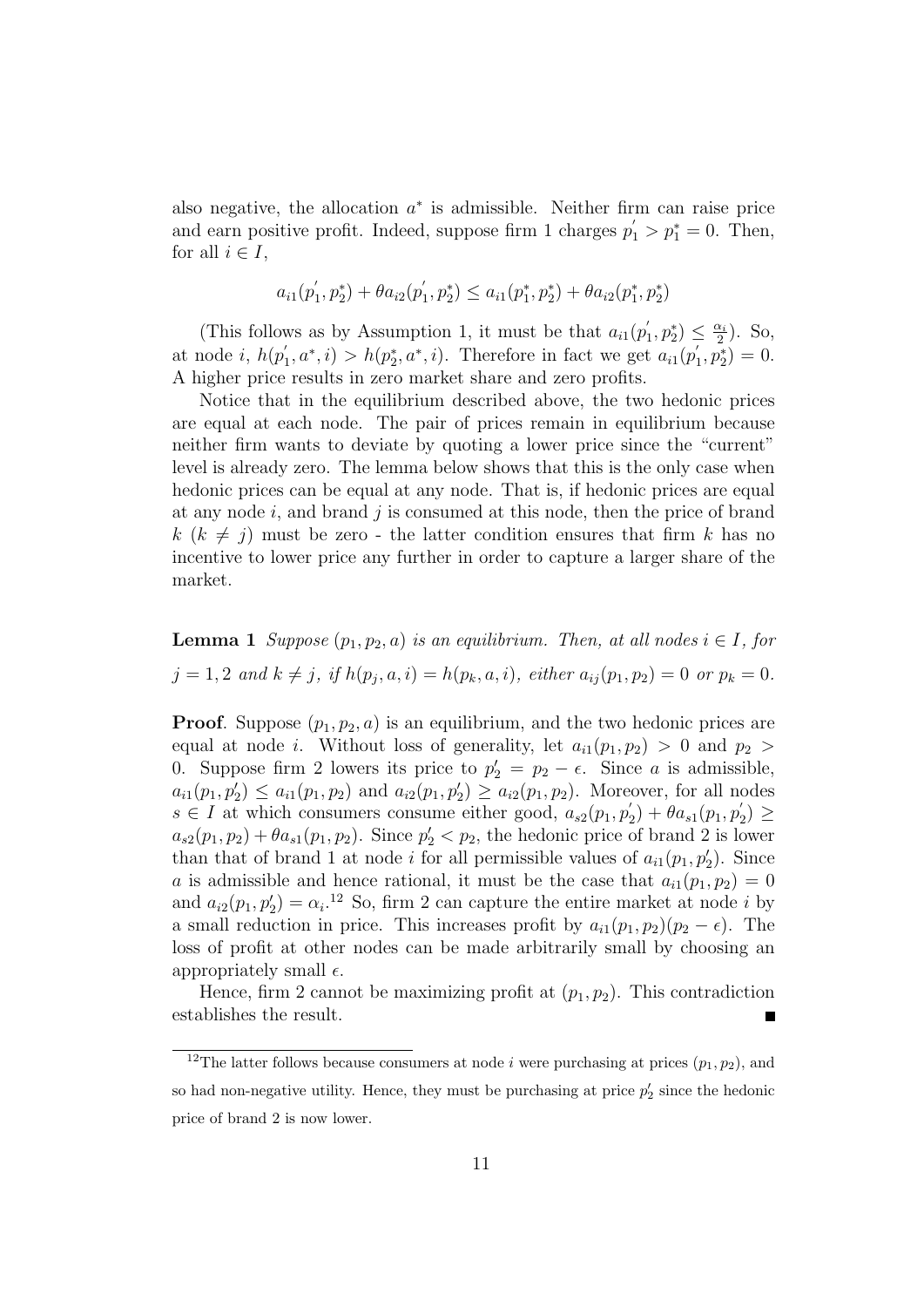# 3 Market Segmentation

Both firms had positive market share at each node in the equilibrium described in the preceding section. However, this is not surprising since neither firm had any incentive to cut into the other firm's market share as prices were driven down to zero. The main purpose of this paper is to show that some network structure(s) representing interactions between consumer groups may result in *seqmented* markets with both firms earning *strictly positive profits* although firms are competing in prices. A formal definition of market segmentation follows.

**Definition 5** : An equilibrium  $(p_1, p_2, a)$  exhibits strong market segmentation if there are nodes i and j such that  $a_{i1}(p_1, p_2) = \alpha_i$ ,  $a_{j2}(p_1, p_2) = \alpha_j$  and  $p_k > 0$  for  $k = 1, 2$ .

We construct an equilibrium which exhibits strong market segmentation.

**Example 1** Let the two brands be incompatible  $(\theta = 0)$ . Let  $I = \{1, ..., 4\}$ , and let g be a circle on I. Suppose  $\alpha_i = \alpha$  for each i. Suppose  $a_{11}^*(p_1, p_2) =$  $a_{21}^*(p_1, p_2) = \alpha$  whenever  $p_1 - p_2 < \alpha$  and  $p_1 - \alpha \leq 0$ . Similarly, let  $a_{32}^*(p_1, p_2) = a_{42}^*(p_1, p_2) = \alpha$  whenever  $p_2 - p_1 < \alpha$  and  $p_2 - \alpha \leq 0$ . Let  $p_1^* = p_2^* = 2\alpha.$ 

Then

$$
h(p_1^*,a^*,1) = h(p_1^*,a^*,2) = h(p_2^*,a^*,3) = h(p_2^*,a^*,4) = 0
$$

Also,

$$
h(p_1^*, a^*, 3) = h(p_1^*, a^*, 4) = h(p_2^*, a^*, 1) = h(p_2^*, a^*, 2) = \alpha
$$

Hence, the allocation  $a^*$  satisfies the requirements imposed by Rationality at  $(p_1^*, p_2^*)$ . Similarly, it can be checked that  $a^*$  is admissible at all price profiles. Now, suppose the producer of brand 2 wants to "steal" consumers located at node 1. Then, the highest price  $p_2$  at which firm 2 can steal consumers is  $\alpha$ . If this enables firm 2 to capture the entire market, its profit will be  $4\alpha^2$ . But, this is its profit at  $p_2^* = 2\alpha$ . For exactly the same reason, firm 1 does not have a profitable deviation either. Hence,  $(p_1^*, p_2^*, a^*)$ constitutes an equilibrium exhibiting strong market segmentation.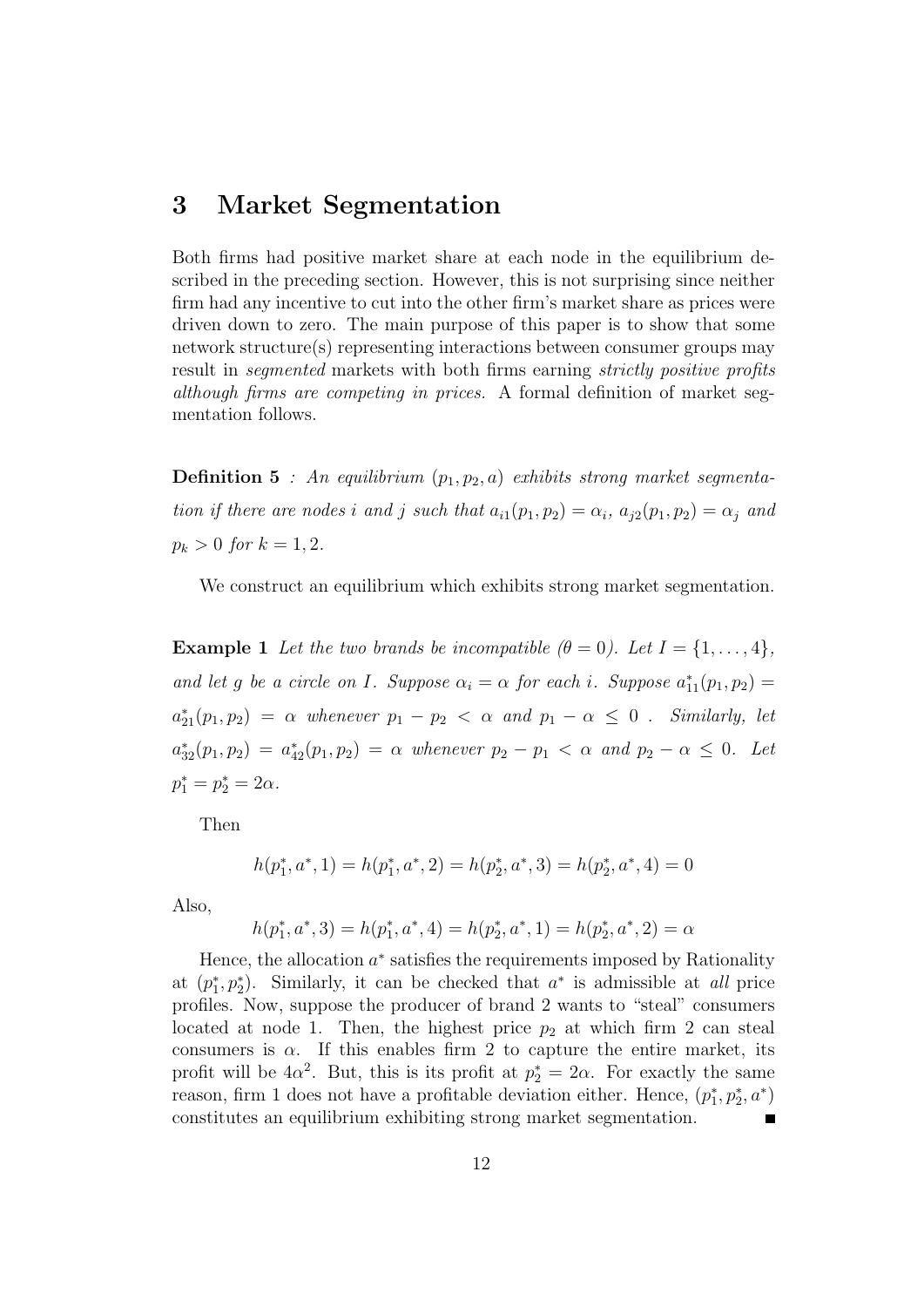How is it that both firms are earning positive profits despite being Bertrand duopolists? If prices are strictly positive, then lemma 1 implies that at each node, all consumers buy the same brand; the one whose hedonic price at that node is strictly less than that of the other brand. So, each firm  $i$  will have to lower its price by an amount  $\epsilon_i$  strictly bounded away from zero in order to eat into its rival's market share. So, strong market segmentation can be sustained if  $\epsilon_i$  is sufficiently large so as to make the revenue loss from its existing customers larger than the gain in revenue from new customers.

There is nothing pathological about the network structure used in the proof of the previous proposition. So, this suggests that market segmentation of this kind can arise quite generally.

Notice though that if the brands are fully compatible  $(\theta = 1)$ , then strong market segmentation is not possible in equilibrium. The reason is that at every node  $i$ , the magnitude of the network effect from consuming either good then equals  $\sum_{s \in N(i,g)} (a_{s1}(p_1, p_2) + a_{s2}(p_1, p_2)).$  So, the difference in hedonic prices at all nodes is simply the difference between  $p_1$  and  $p_2$ . Thus a firm can undercut the price charged by its rival by an arbitrarily small amount and capture the entire market. So, the standard logic of Bertrand price competition holds and results in zero prices in equilibrium. We record this fact in the following proposition.

**Proposition 1** If  $\theta = 1$ , then there cannot be any strong market segmentation.

In what follows, we analyze strong market segmentation when  $\theta < 1$ .

First, we show that there are types of network structures which cannot give rise to market segmentation. One such structure is when all customers are linked to each other, while a second is when the network structure is a *circle* with all nodes having the same mass of consumers, and  $\theta \in (0, 1)$ . Second, we derive sufficient conditions for the star and the circle to permit market segmentation.

**Theorem 1** : If  $(I, g)$  is a complete network, then there cannot be strong market segmentation.

Proof: Suppose to the contrary that an equilibrium with strong market segmentation exists. Let  $(p_1, p_2)$  be the equilibrium prices. Since  $(I, g)$  is complete, the hedonic price of each brand is the same at all nodes. So, let  $(h_1, h_2)$  denote the hedonic prices corresponding to  $(p_1, p_2)$ . Consider any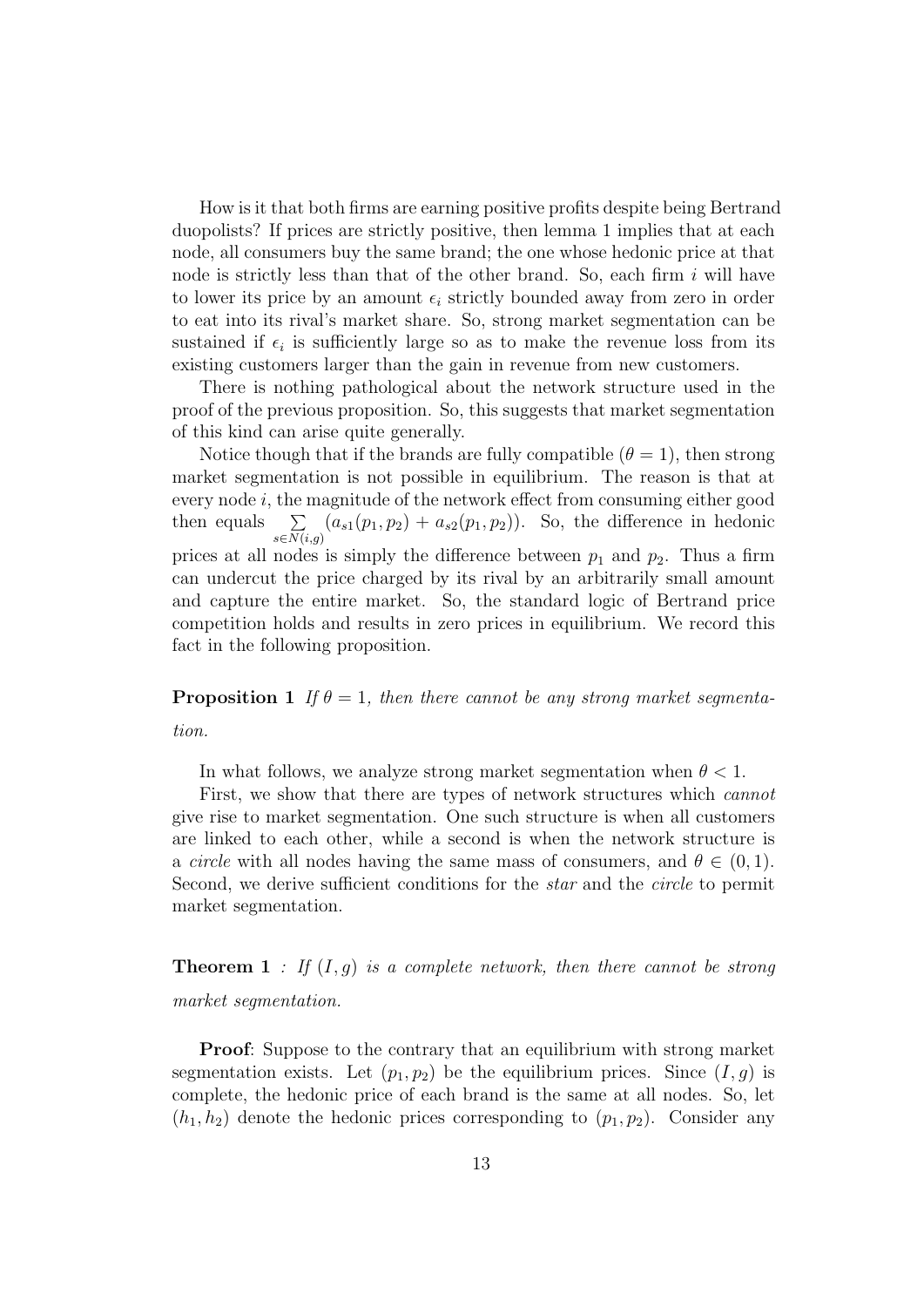node *i* where consumers buy brand 1. Rationality requires that  $h_1 \leq h_2$ . Similarly, by considering any node  $j$  where consumers buy only brand 2, we get  $h_2 \leq h_1$ .

 $\blacksquare$ 

Hence,  $h_1 = h_2$ . But, this contradicts Lemma 1.

The following lemma will be used in the proof of the next theorem. It shows that in an equilibrium with strong market segmentation, for each brand  $j$  there is some node i where j is consumed and consumers get zero utility.

**Lemma 2** Suppose  $(p_1, p_2, a)$  is an equilibrium with strong market segmentation for some  $q$ , and  $a$  is admissible. Then for each brand  $j$ , there exists  $a$ node *i* such that  $a_{ij}(p_1, p_2) > 0$  and  $h(p_j, a, i) = 0$ .

**Proof:** Suppose that for every node i with  $a_{ij}(p_1, p_2) > 0$ , we have  $h(p_j, a, i) <$ 0. Since there is strong market segmentation,  $p_j > 0$ . Therefore, by Lemma 1,

$$
h(p_j, a, i) < h(p_k, a, i)
$$

By continuity of a, firm j can raise price  $p_j$  slightly - admissibility of a ensure that consumption of brand  $j$  at each node remains as before. So, firm j's profit is higher. This contradicts the assumption that  $(p_1, p_2, a)$  is an equilibrium.

Lemmas 1 and 2 together display some of the structure that any equilibrium with strong market segmentation must have: both prices are positive; each brand is consumed at at least one node; at any node where a brand is purchased by consumers, the hedonic prices of the two brands are unequal (so that all consumers there buy the same brand); finally, for each brand, there is a node where consumers consume that brand and get zero utility.

**Theorem 2** Suppose  $(I, g)$  is a circle such that all nodes have the same measure of consumers  $\alpha$ , and  $\theta \in (0,1)$ . Then there cannot be strong market segmentation if Assumption C is satisfied.

**Proof:** Suppose to the contrary that  $(p_1, p_2, a)$  is an equilibrium with strong market segmentation. If  $|I| \leq 3$ , this is ruled out by Theorem 1. So let  $|I| > 3$ . We proceed in steps.

Step 1: At all nodes i, either  $a_{i1}(p_1, p_2) = \alpha$  or  $a_{i2}(p_1, p_2) = \alpha$ . That is, all consumers at each node buy one of the two brands.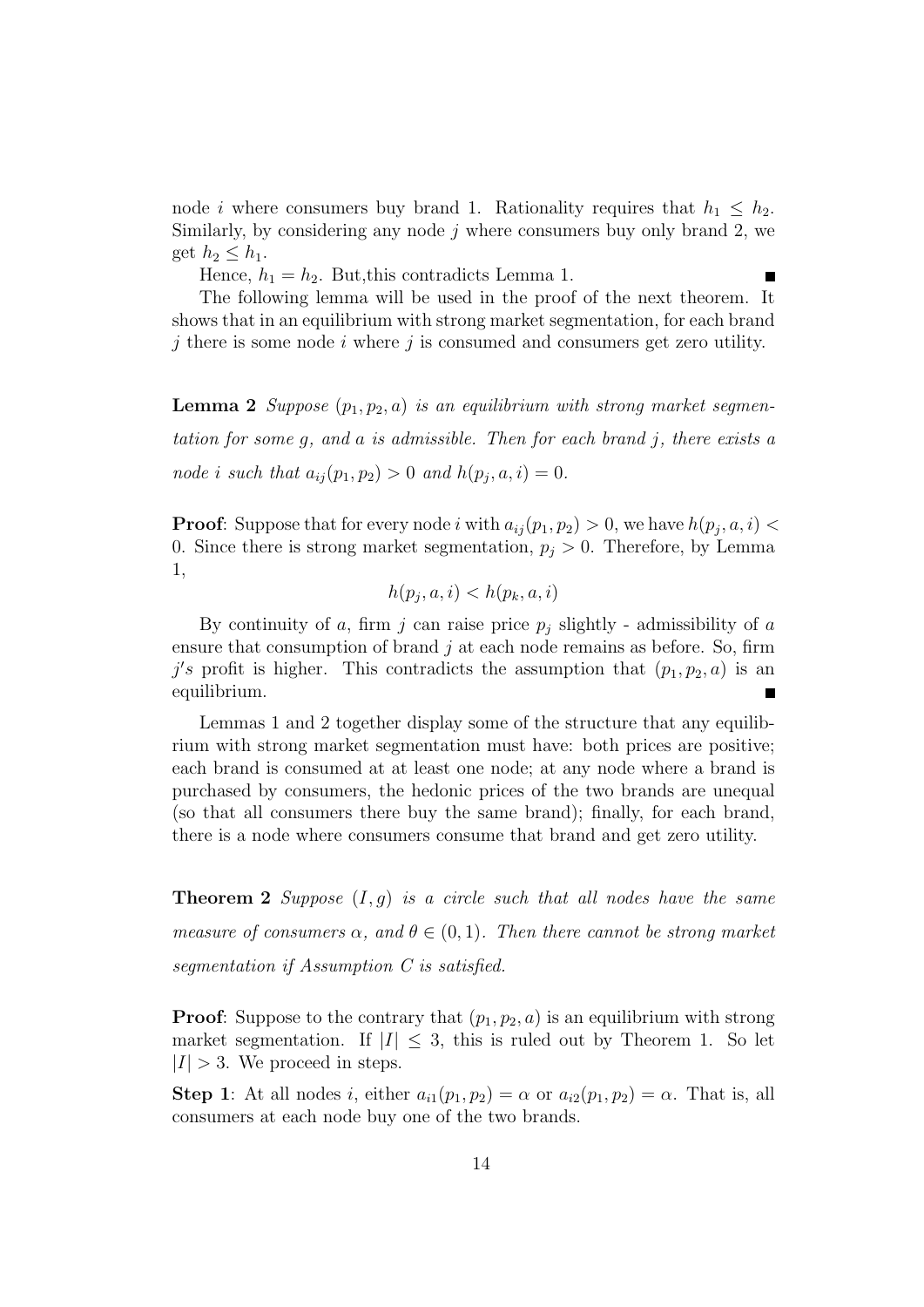Proof of Step 1: Since both prices are positive, lemma 1 implies that the hedonic prices of the two brands at each node are unequal. So, consumers at each node will completely specialize in one brand if they buy at all. Hence, we only need to prove that no consumer abstains from consumption.

Since there is market segmentation, there must be some node  $i$  where all consumers buy say brand 1. We want to show that no consumer at node  $(i-1)$  abstains from consumption. In an equilibrium with strong market segmentation, either all consumers at node  $(i-1)$  buy the same brand, or no consumer at this node buys either brand. Suppose the latter is true. Now, at node  $(i + 1)$ , either consumers purchase brand 1 or brand 2 or neither. So at node i, the hedonic price  $h(p_1, a, i)$  of brand i is either  $p_1 - 2\alpha$ , or  $p_1 - (1 + \theta)\alpha$ , or  $p_1 - \alpha$ . From rationality at node *i*, therefore,

$$
p_1 - 2\alpha \le 0
$$

Notice that if firm 1 lowers price to  $p'$  $\eta_1$ , an arbitrarily small reduction from  $p_1$ , then  $p'_1 - 2\alpha < 0$ . By Assumption C, no consumer at node  $(i-1)$  will then abstain from consumption; indeed, given that at  $(p_1, p_2)$  no one at this node consumed, at  $(p_1)$  $(1, p_2)$  they will all purchase brand 1. Because firm  $1's$  price reduction can be arbitrarily small, it can increase its profit by capturing this node in this fashion. This contradicts the assumption that  $(p_1, p_2, a)$  is an equilibrium. We have thus shown that consumers at  $(i - 1)$  must be buying some brand.

**Step 2:** If brand j is consumed at node i, then it is consumed at either node  $(i - 1)$  or node  $(i + 1)$ .

**Proof of Step 2:** From Step 1, we know that consumers at nodes  $i-1$  and  $i+1$  consume one of the two brands. If Step 2 is wrong, then brand k must be consumed at nodes  $(i - 1)$  and  $(i + 1)$ . By rationality at i, we have

$$
p_j - \alpha - 2\theta\alpha < p_k - 2\alpha - \theta\alpha \tag{1}
$$

The smallest possible hedonic price of brand k at node  $(i-1)$  is  $p_k - 2\alpha - \theta \alpha$ - this happens when consumers at  $(i - 2)$  consume k. The largest possible hedonic price of brand j at  $(i - 1)$  is  $p_i - \alpha - 2\theta\alpha$ . Equation (1) shows that the hedonic price of brand k is higher than the hedonic price of brand j at node  $i - 1$ . This implies that rationality is violated at node  $(i - 1)$ .

Step 3:  $p_1 = p_2 = (2 + \theta)\alpha$ .

**Proof of Step 3:** Since  $q$  is a circle, Steps 1 and 2 imply that there exist nodes i and  $(i+1)$  such that consumers at nodes i and  $(i-1)$  consume brand j, while consumers at nodes  $(i+1)$  and  $(i+2)$  consume brand k. We will call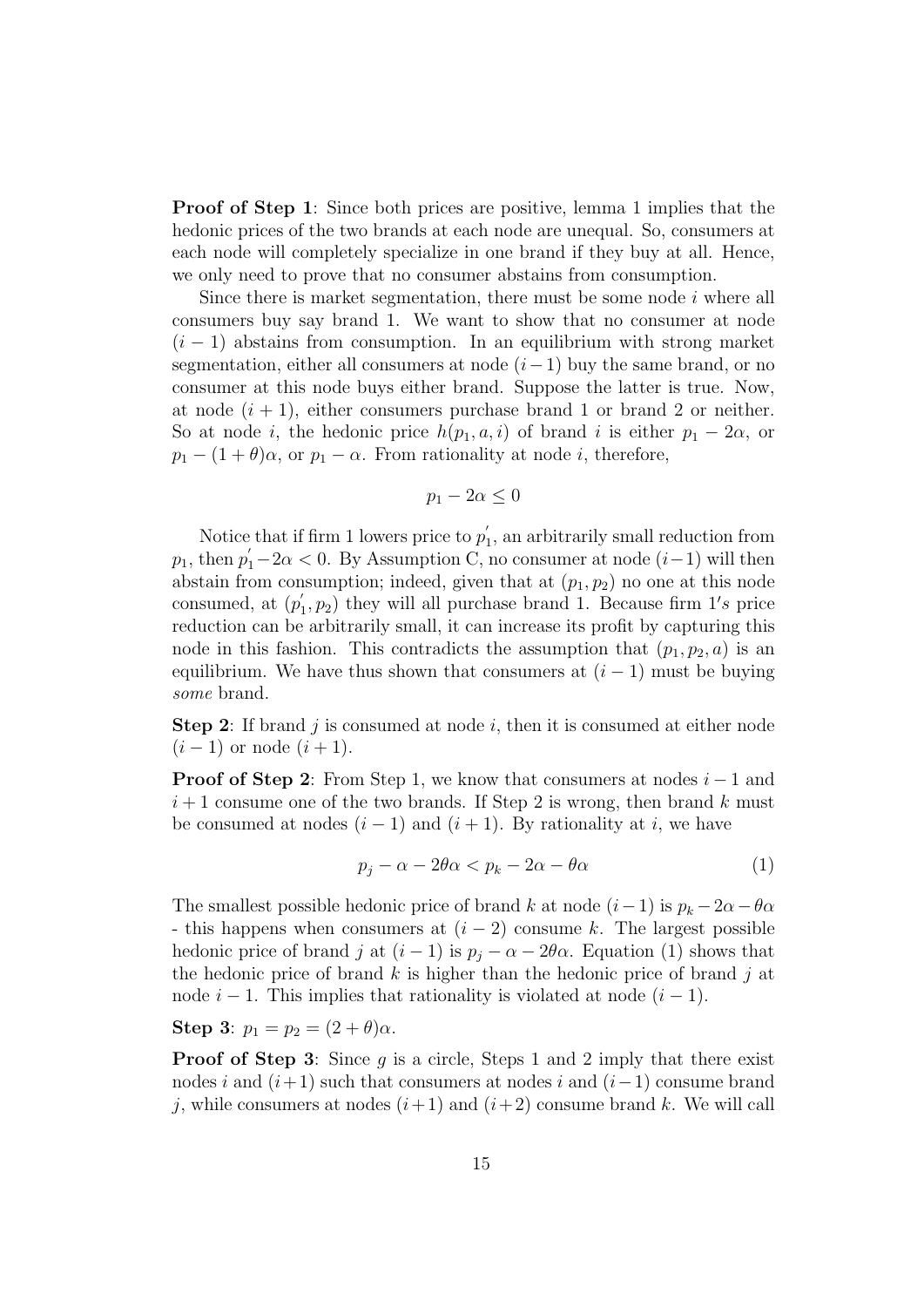nodes i and  $i + 1$  marginal nodes.<sup>13</sup> So, the hedonic prices of brands j and k at nodes i and  $(i + 1)$  respectively are  $p_i - 2\alpha - \theta \alpha$  and  $p_k - 2\alpha - \theta \alpha$ . Also, if brand j is consumed at some node  $q$ , then its hedonic price at  $q$  cannot exceed  $p_j - 2\alpha - \theta \alpha$ <sup>14</sup> Lemma 2 now completes the proof of Step 3.

**Step 4:** Suppose  $N_1$  is the set of nodes where brand 1 is consumed. Without loss of generality, let  $\#N_1 = n_1 \leq \frac{n}{2}$  $\frac{n}{2}$ . Firm 1's profit is

$$
\pi_1(p_1, p_2) = p_1 n_1 \alpha = n_1 (2 + \theta) \alpha^2 \le \frac{n}{2} (2 + \theta) \alpha^2
$$

Let firm 1 lower price to  $p'_1 = (1+2\theta)\alpha - \epsilon$ . Let *i* be any marginal node for brand 2 at prices  $(p_1, p_2)$ . The hedonic price of brand 1 at i corresponding to  $p'_1$  is now  $-\epsilon$ . Hence, all consumers at *i* switch over to brand 1. Now, suppose consumers at  $i+1$  were consuming brand 2 at  $(p_1, p_2)$ . Since  $a_{i1}(p'_1, p_2) = \alpha$ , the hedonic price of 1 at  $i+1$  corresponding to  $p'_1$  is also  $-\epsilon$ . So, all consumers at  $i + 1$  must also switch to brand 1.

Continuing in this way, it is clear that at  $(p'_1, p_2)$ , firm 1 captures the entire market. Its profit is now

$$
\pi_1(p'_1, p_2) = ((1+2\theta)\alpha - \epsilon)n\alpha = \frac{n}{2}(2+4\theta)\alpha^2 - n\alpha\epsilon
$$

Firm 1 can choose  $\epsilon$  sufficiently small so that  $\pi_1(p'_1, p_2) > \pi_1(p_1, p_2)$ .

Hence,  $(p_1, p_2, a)$  cannot be an equilibrium. This completes the proof of the theorem.

**Remark 1** : Assumption C plays a crucial role in the theorem. If Assumption C does not hold, then even when the network is a symmetric circle and  $\theta \in (0,1)$ , one can have market segmentation of the following kind. Let  $p_1 = p_2 = \alpha$ , and consumers at odd nodes abstain from consumption, consumers at nodes which are multiples of 4 consume brand 2, while consumers at all other even nodes consume brand 1.

**Remark 2** : The proof of the theorem illustrates an instance in which firm 1 finds network tipping to be profitable. Cutting its price to  $p'_1$  attracts one

<sup>&</sup>lt;sup>13</sup>That is, a node is marginal if consumers at one of its neighbors consume a different brand.

<sup>&</sup>lt;sup>14</sup>It could be  $p_j - 3\alpha$  if j is consumed at both nodes  $(q - 1)$  and  $(q + 1)$ .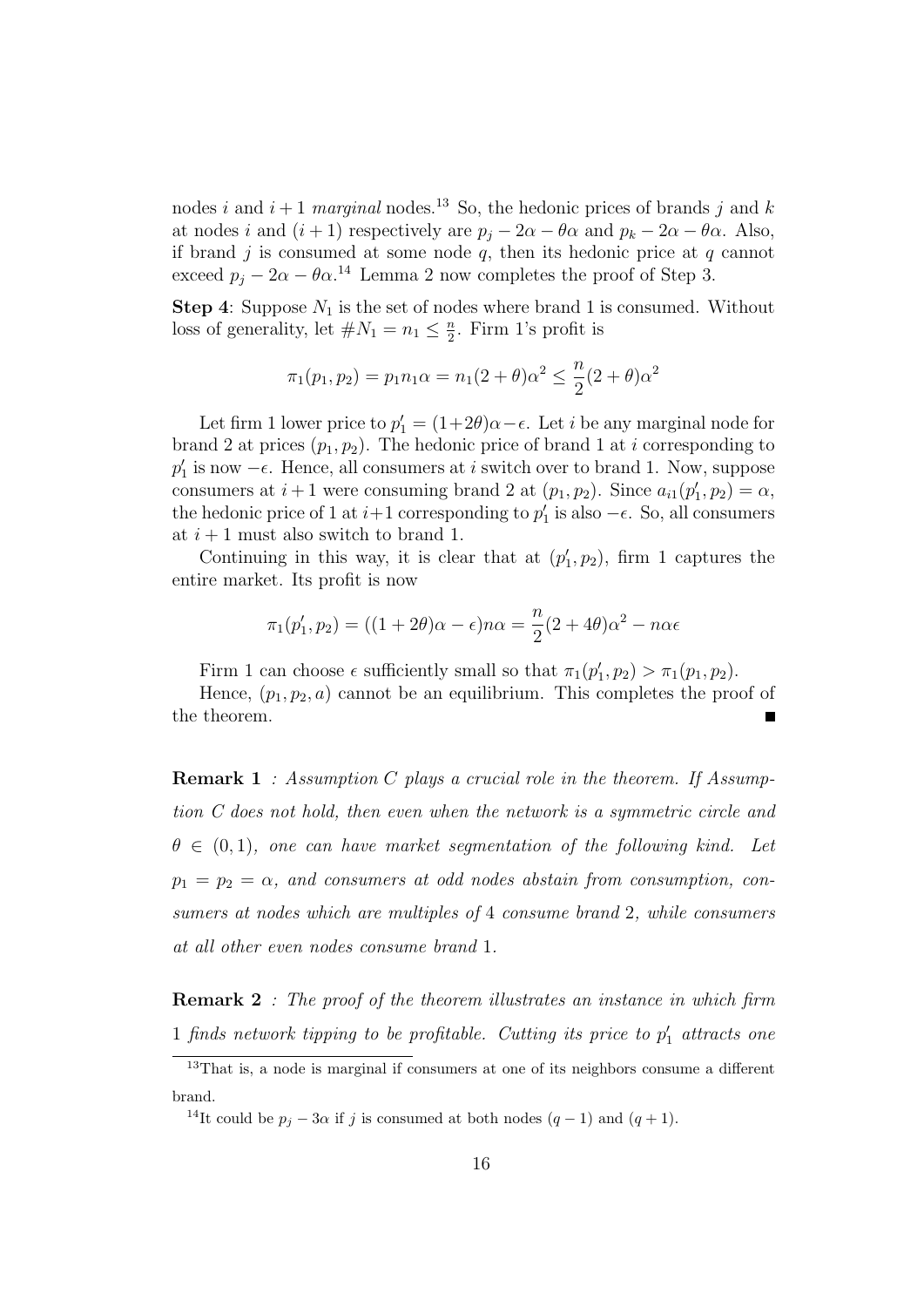node, and therefore the next, and the next, and so on; due to a network effect, the entire network switches to brand 1.

In the remainder of this section, we derive sufficient conditions which ensure market segmentation for the circle and the star (or hub-spoke network). These and other simple networks have arisen as descriptions of economic and social relationships in a variety of contexts. The analysis below illustrates that strong market segmentation can arise quite easily in such contexts.

Let g be a circle on I. We will say that  $\{L_1, L_2\}$  is a line division of g if each  $L_i$  is a line on  $I_i$ , where  $L_i \subset g$ , and  $\{I_1, I_2\}$  is a partition of  $I$ .

Suppose  $\{L_1, L_2\}$  is a line division of the circle g. Define a node  $k \in N(L_i)$ to be an *extremal* node of  $L_i$  if there is some  $j \in I$  such that  $jk \in g$  and  $j \notin N(L_i)$ . Clearly, each  $L_i$  will have two extremal nodes. Moreover, an extremal node of  $L_1$  will have a neighbor in g which is an extremal node in  $L<sub>2</sub>$ . Nodes which are not extremal nodes are called *internal* nodes.

Our sufficient condition for market segmentation when the network structure  $g$  is a circle has the following features. Firms 1 and 2 each service nodes in  $N(L_1), N(L_2)$  where  $\{L_1, L_2\}$  is a line division of q. The prices  $p_i$  are maximal in the sense that higher prices will drive sufficient customers away so as to result in lower profits. Lastly, the pair of prices  $(p_1, p_2)$  are such that neither firm finds it profitable to "steal" customers from the rival firm. We develop the condition more formally below.

Throughout the remaining part of this section, we adopt the following notation. Suppose k is an extremal node of  $L_i$ . Then,  $k-1$  denotes the neighbor of k which is  $N(L_i)$ , while  $k+1$  is the neighbor of k which is an extremal node of  $L_j$ .

A price of brand i is *feasible* for the line  $L_i$  if the corresponding hedonic price at all nodes in the line is non-positive, given the expectation that all consumers located in  $N(L_i)$  consume brand i, while all consumers located at nodes in line  $L_j$  consume brand j. So, a price p is feasible for  $L_i$  if for all internal nodes  $j$  of  $L_i$ ,

$$
p - \sum_{k \in N(j, L_i)} \alpha_k \le 0
$$

and for all extremal nodes  $k$  of  $L_i$ 

$$
p - \alpha_k - \alpha_{k-1} - \theta \alpha_{k+1} \le 0
$$

A price p is maximal for  $L_i$  if p is feasible for  $L_i$  and there is no other price p' and graph  $g' \subseteq L_i$  such that p' is feasible for g' and  $p' \Sigma$  $\sum_{i\in N(g')}\alpha_i >$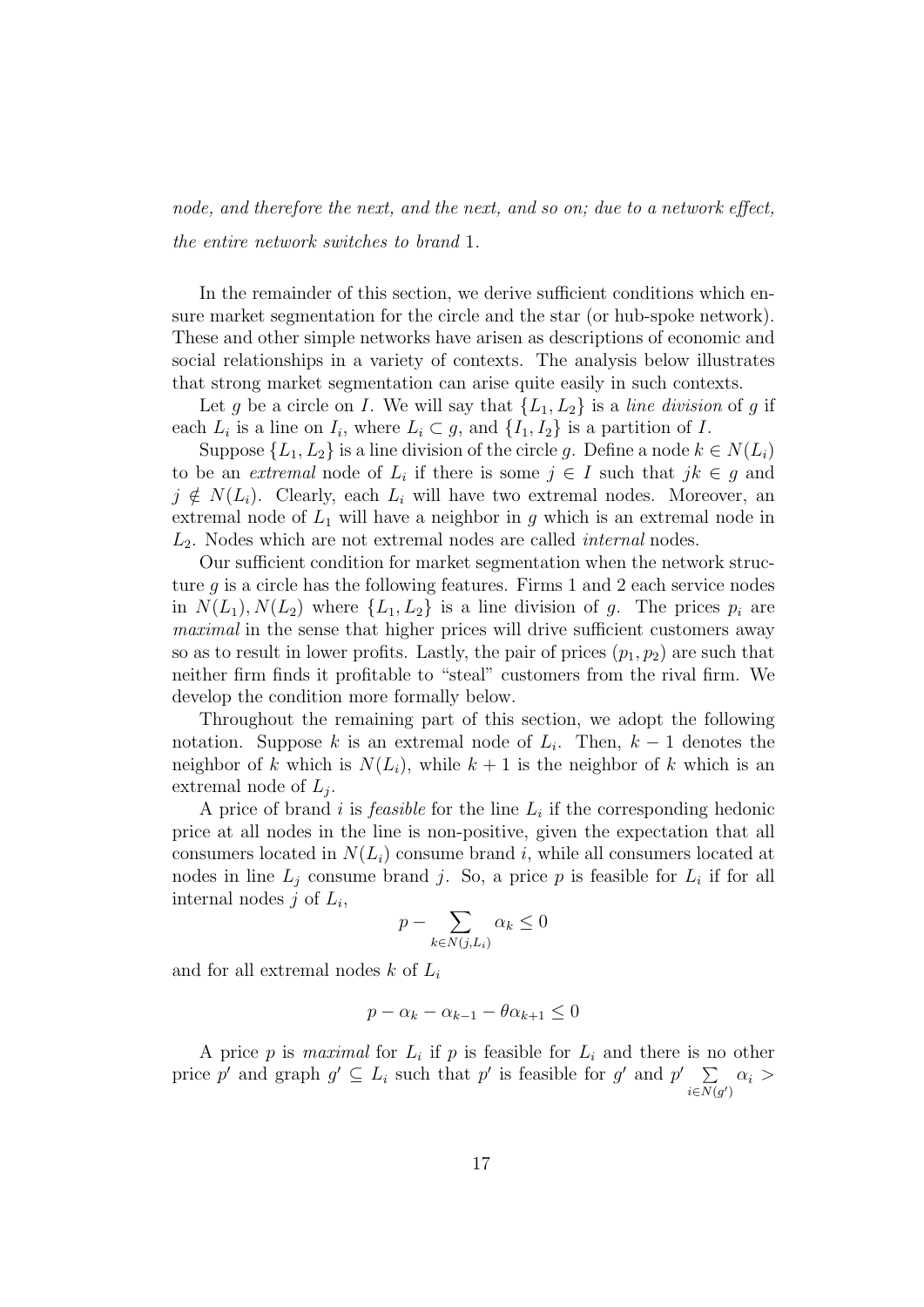$p$   $\sum$  $\sum_{i\in N(g')}\alpha_i$ .<sup>15</sup>

So, a maximal price for  $L_i$  maximizes profits if all potential customers are located in the set of nodes  $N(L_i)$ . Notice that if p is maximal for  $g'$ , then the hedonic price corresponding to  $p$  must be zero at some node in  $g'$ . Otherwise, the price could be raised slightly without violating feasibility.

Suppose  $k$  is an extremal node of  $L_i$ . Then, define

$$
\Gamma_k \equiv \alpha_k + \alpha_{k-1} + \theta \alpha_{k+1}
$$

If  $k$  is an internal node of  $L_i$ , then define

$$
\Gamma_k \equiv \sum_{j \in N(k, L_i)} \alpha_j
$$

Notice that for each node k,  $\Gamma_k$  represents the size of the network benefit under the expectation that consumers in  $N(L_i)$  consume brand i.

For each  $i = 1, 2$ , let

$$
\Gamma_i^m = \min_{k \in N(L_i)} \Gamma_k
$$

Clearly, if consumers at all nodes in  $L_i$  are to consume brand i, then the price for  $L_i$  cannot exceed  $\Gamma_i^m$ .

We now need to identify the *highest* price at which firm  $j$  can steal consumers located at some node in  $L_i$  when firm i charges the price  $\Gamma_i^m$ . For each internal node  $k$  of  $L_i$ , suppose the allocation satisfies the following:

$$
a_{ki}(\Gamma_i^m, p_j) = \alpha_k \text{ if } p_j - \theta(\alpha_{k-1} + \alpha_k + \alpha_{k+1}) \ge h(\Gamma_i^m, a^*, k)
$$

This is consistent with the expectation that no one else at node k or neighboring nodes will switch consumption as long as the price of the rival good exceeds the current hedonic price.

Also, for each extremal node  $k$  of  $L_i$ , let the allocation satisfy

$$
a_{ki}(\Gamma_i^m, p_j) = \alpha_k \text{ if } p_j - \alpha_{k+1} - \theta(\alpha_k + \alpha_{k-1}) \ge h(\Gamma_i^m, a^*, k)
$$

It is trivial to check that these specifications of  $a^*$  do not violate admissibility.

If k is an extremal node of  $L_i$ , then the hedonic price of brand i at k is

$$
h(\Gamma_i^m, a, k) = \Gamma_i^m - \Gamma_k
$$

<sup>&</sup>lt;sup>15</sup>A price is feasible for a subgraph  $g'$  of  $L_i$  if the corresponding hedonic price is nonpositive at all nodes in the subgraph under the assumption that consumers located at nodes in  $N(L_i) - N(g')$  do not consume either good. That is, the higher price drives some consumers away from the market.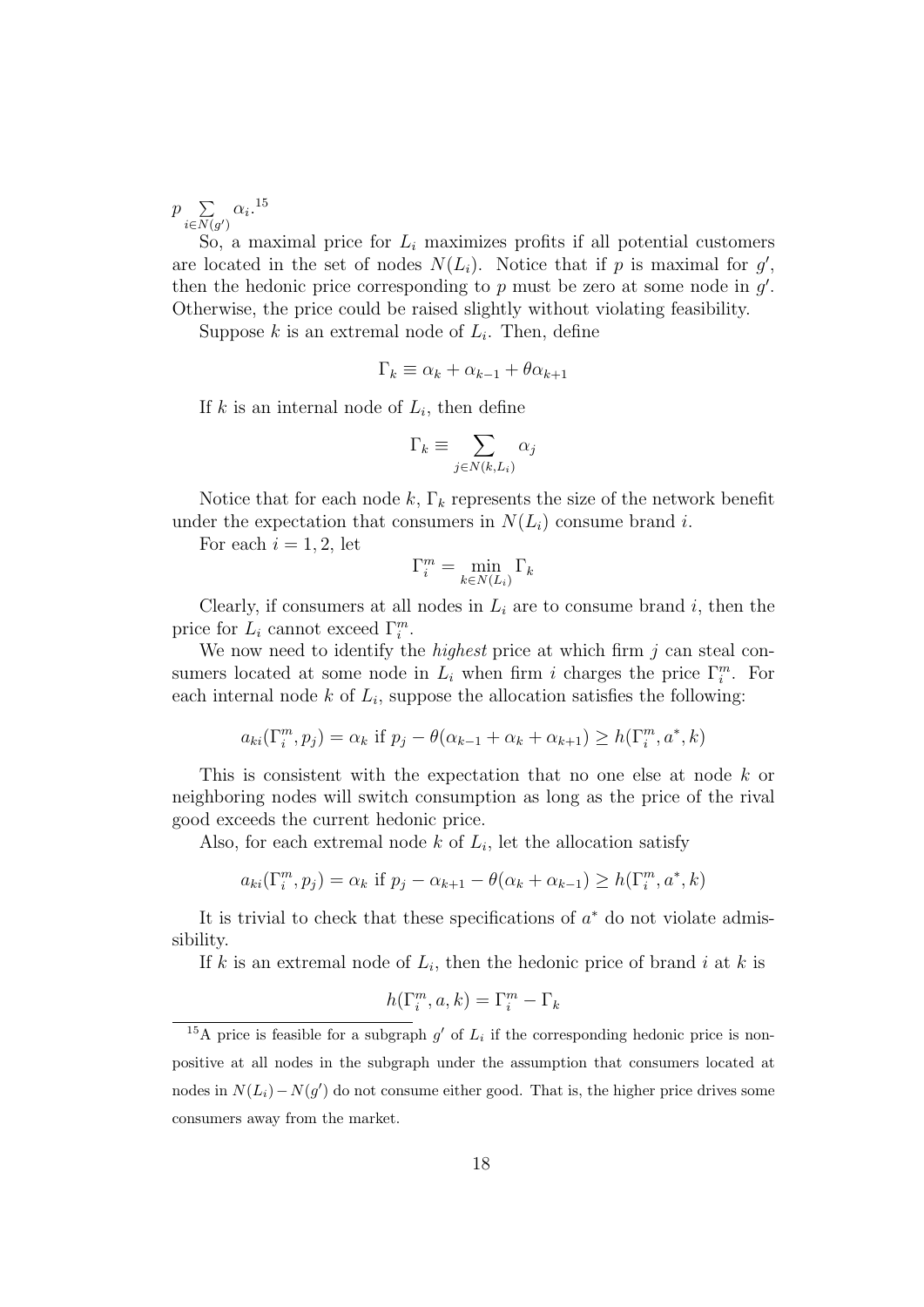If firm j charges a price p, then the hedonic price of brand j at node k is

$$
h(p, a, k) = p - \theta(\alpha_{k-1} + \alpha_k) - \alpha_{k+1}
$$

So, the maximum price at which a consumer at extremal node  $k$  will switch over to consuming brand  $j$  is

$$
p \le \Gamma_i^m - (1 - \theta)(\alpha_k + \alpha_{k-1} - \alpha_{k+1})
$$
\n<sup>(2)</sup>

Similar reasoning establishes that the maximum price at which some internal node  $k$  in  $L_i$  can be stolen is

$$
p \le \Gamma_i^m - (1 - \theta)\Gamma_k \tag{3}
$$

For each node k in  $N(L_i)$ , define

$$
\rho_k = \alpha_k + \alpha_{k-1} - \alpha_{k+1}
$$
, if k is an extremal node of  $L_i$ ,

and

 $\rho_k = \Gamma_k$  if k is an internal node of  $L_i$ 

So, the highest price at which firm  $j$  can attract some node in  $L_i$  is given by

$$
\bar{p}_j = \Gamma_i^m - (1 - \theta) \min_{k \in N(L_i)} \rho_k
$$

**Definition 6** A circle g on I satisfies Condition  $C^*$  if there exists  $\{L_1, L_2\}$ which is a line division of g such that

- (i) For each  $i = 1, 2, \Gamma_i^m$  is a maximal price for  $L_i$ .<sup>16</sup>
- (*ii*)  $\bar{p}_j$   $\Sigma$  $\sum_{k\in N(g)} \alpha_k \leq \Gamma_j^m \sum_{k\in N(s)}$  $k \in N(L_j)$  $\alpha_k,$

**Theorem 3** Suppose a circle g satisfies Condition  $C^*$ . Then, there can be strong market segmentation under some admissible allocation a.

<sup>&</sup>lt;sup>16</sup>Whether  $\Gamma_i^m$  is a maximal price or not can be checked from the parameters of the model - namely the  $\alpha_i$ 's.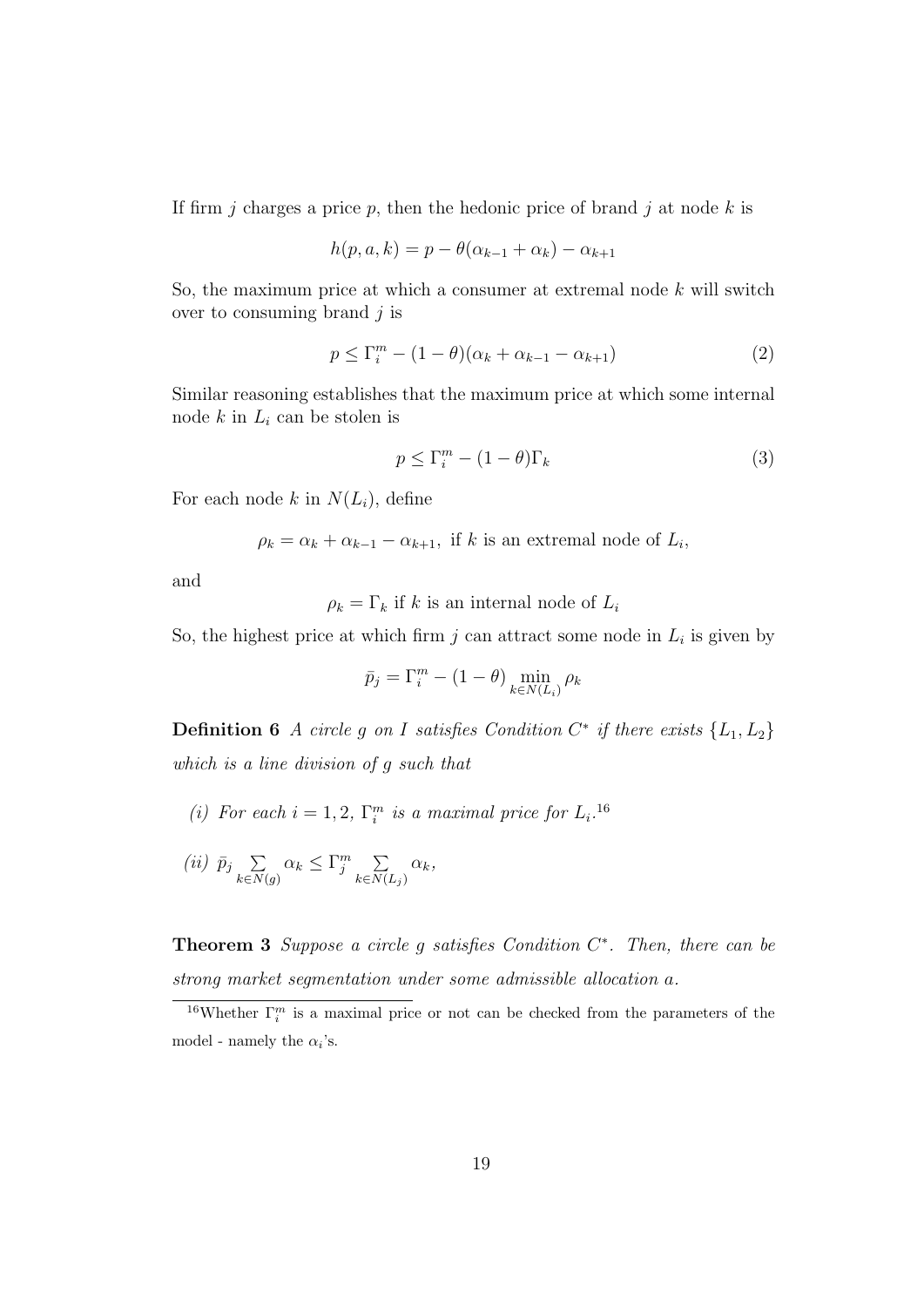**Proof:** Let g satisfy Condition  $C^*$ . Consider the pairs  $(L_1, L_2)$  figuring in the definition of Condition  $C^*$ . Let  $p_i^* \equiv \Gamma_i^m$  be the price of good *i*. Also, let  $a^*$  be an allocation in which consumers located at nodes in  $N(L_i)$  consume good *i* at prices  $(p_1^*, p_2^*)$ .

By definition,  $p_i^*$  ensures that  $h(p_i^*, a^*, k)$  is non-positive at all nodes k. We first show that  $h(p_i^*, a^*, k) < h(p_j^*, a^*, k)$  for all nodes  $k \in N(L_i)$ .

Suppose k is an internal node of  $L_i$ . We use the fact that  $\Gamma_j^m > \bar{p}_j$ .<sup>17</sup> Then,

$$
h(p_j^*, a^*, k) = \Gamma_j^m - \theta \Gamma_k
$$
  
>  $\bar{p}_j - \theta \Gamma_k$   
 $\geq \Gamma_i^m - (1 - \theta) \Gamma_k - \theta \Gamma_k$   
 $= h(\Gamma_i^m, a^*, k)$ 

Suppose  $k$  is an extremal node of  $L_i$ . Then,

$$
h(p_j^*, a^*, k) = \Gamma_j^m - \alpha_{k+1} - \theta(\alpha_k + \alpha_{k-1})
$$
  
>  $\bar{p}_j - \alpha_{k+1} - \theta(\alpha_k + \alpha_{k-1})$   
>  $\Gamma_i^m - (1 - \theta)(\alpha_k + \alpha_{k-1} - \alpha_{k+1}) - \alpha_{k+1} - \theta(\alpha_k + \alpha_{k-1})$   
=  $h(\Gamma_i^m, a^*, k)$ 

That is,  $h(p_i^*, a^*, k) < h(p_j^*, a^*, k)$  for all nodes  $k \in N(L_i)$ , and so no consumer located at nodes in  $N(L_i)$  wants to switch to consumption of good  $j$ .

An increase in price of good i cannot attract consumers located at nodes in  $N(L_j)$ . Since  $\Gamma_i^m$  is maximal, it is also not profitable to increase price if the set of consumers are restricted to  $N(L_i)$ .

Finally, consider the possibility of producer j lowering the price below  $p_j^*$ . We have shown earlier that  $\bar{p}_j$  is the maximum price at which firm j can steal some node in  $L_i$ . Suppose indeed that firm  $j$  can capture the entire market at price  $\bar{p}_j$ . Part (ii) of Condition  $C^*$  ensures that firm j's profit still does not exceed its current profit.

This completes the proof of the theorem.

 $\blacksquare$ 

The theorem yields the following corollary.

**Corollary 1** Suppose  $\theta = 0$ , I contains an even number of nodes, with  $\alpha_i =$  $\alpha$ . Then, every circle q on I can give rise to strong market segementation.

<sup>&</sup>lt;sup>17</sup>This follows straightaway from (ii) of Condition  $C^*$ .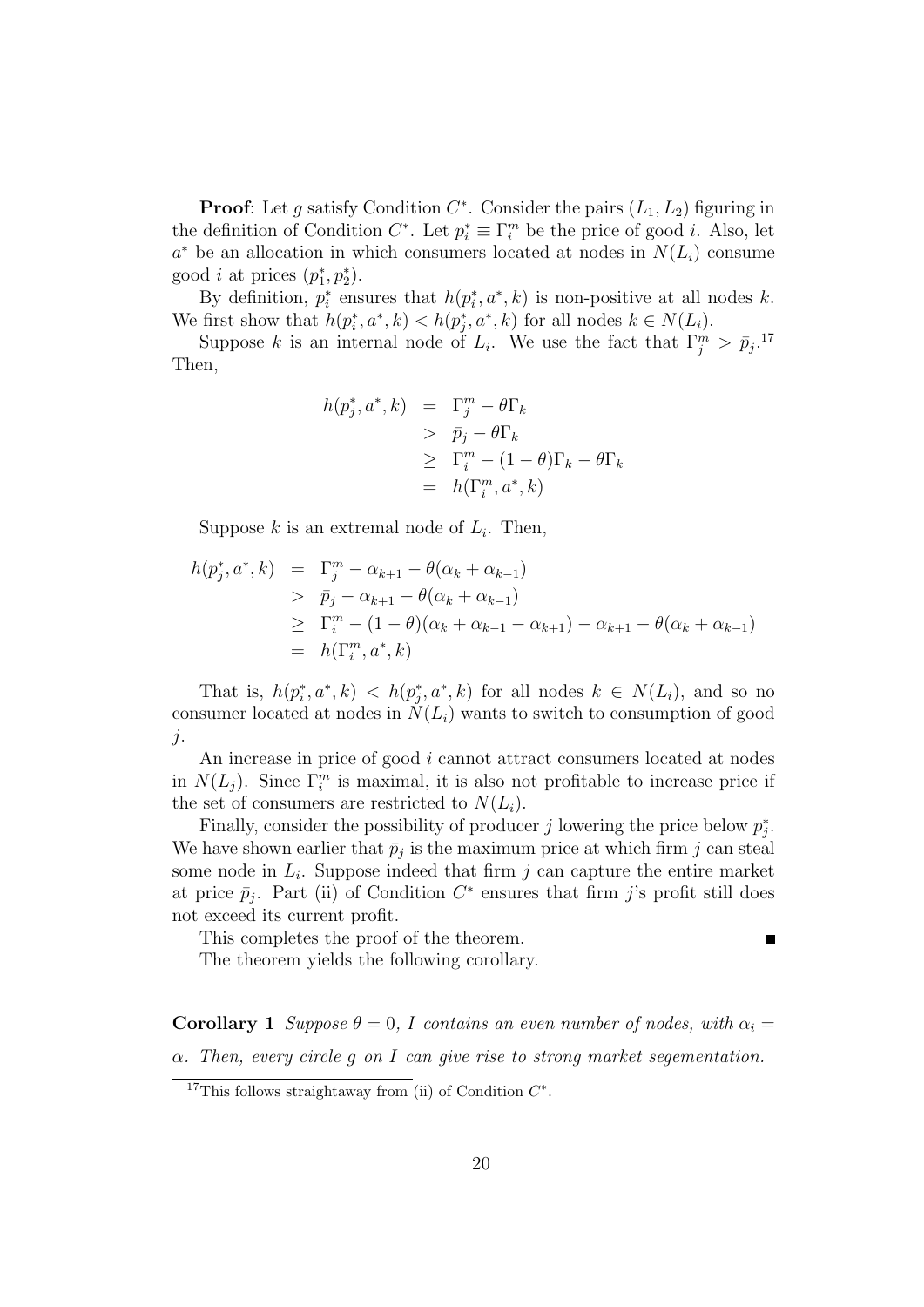**Proof:** Consider a division of g into lines  $\{L_1, L_2\}$  such that each  $N(L_i)$ consists of  $\frac{n}{2}$  nodes. Then,  $\Gamma_i^m = 2\alpha$ , and  $\Gamma_i^m$  is maximal for  $L_i$ . Hence, (i) of Condition  $C^*$  is satisfied. To check (ii), let  $i^*$  be an extremal node of  $L_i$ . Note that  $\Gamma_i^m - \alpha_{i^*} - \alpha_{i^*-1} = 0$ . So, the inequality of (ii) reduces to

$$
n(\alpha)^2 \leq 2\alpha(\frac{n}{2}\alpha)
$$

 $\blacksquare$ 

Notice, however, that if  $\theta = 0$ ,  $\alpha_i = \alpha$  for all  $i \in I$ , and I contains an odd number of nodes, then Condition  $C^*$  is not satisfied. In fact it can be shown that in this case, there is no equilibrium with strong market segmentation. As a further illustration of strong segmentation on a circle, we now provide an example with  $\theta \in (0, 1)$ .

**Example 2** Let  $I = \{1, ..., 5\}$ , and consider the circle  $g = \{12, 23, 34, 45, 51\}$ . Let  $(\alpha_1, \alpha_2, \alpha_3, \alpha_4, \alpha_5) = (3, 4, 2, 4, 1).$ 

Let  $\{L_1, L_2\}$  be the line division in which  $N(L_1) = \{1, 2\}$  and  $N(L_2) =$  $\{3, 4, 5\}$ . Let  $p_1^* = 7 + \theta$ ,  $p_2^* = 5 + 3\theta$ , and let  $a^*$  be an admissible allocation such that at these prices, all consumers at nodes 1 and 2 consume brand 1, and all consumers at nodes 3, 4 and 5 consume brand 2. It is straightforward to check that if  $\theta \in [0, \frac{1}{9}]$  $\frac{1}{9}$ , then Part (ii) of Condition C\* holds for the extremal nodes  $1, 2, 3, 5$  and Part (iii) for the internal node 4. Thus the allocation  $a^*$ can be constructed at other price pairs suitably, such that  $(p_1^*, p_2^*, a^*)$  is an equilibrium with strong market segmentation.

We now derive a sufficient condition for strong market segmentation when the network structure is a star.

Without loss of generality, we consider a star  $g$  with  $n$  as the hub or center. Let  $\{M_1, M_2\}$  denote a partition of the peripheral nodes  $I - \{n\}$ . For each  $j \in M_i$ , denote  $A_j = \sum_{j=1}^{n} A_j$  $\{k \in M_i | \alpha_k \geq \alpha_j\}$  $\alpha_k$ . Let

 $\alpha_{1^*} \in \operatorname{argmax}\{(\alpha_n + \alpha_i)(\alpha_n + A_i)|i \in M_1\}$ 

and

$$
\alpha_{2^*} \in argmax\{(\theta \alpha_n + \alpha_i)A_i | i \in M_2\}
$$

**Definition 7** The star g satisfies Condition  $S^*$  if the following are satisfied for some partition  $\{M_1, M_2\}$  of  $I - \{n\}$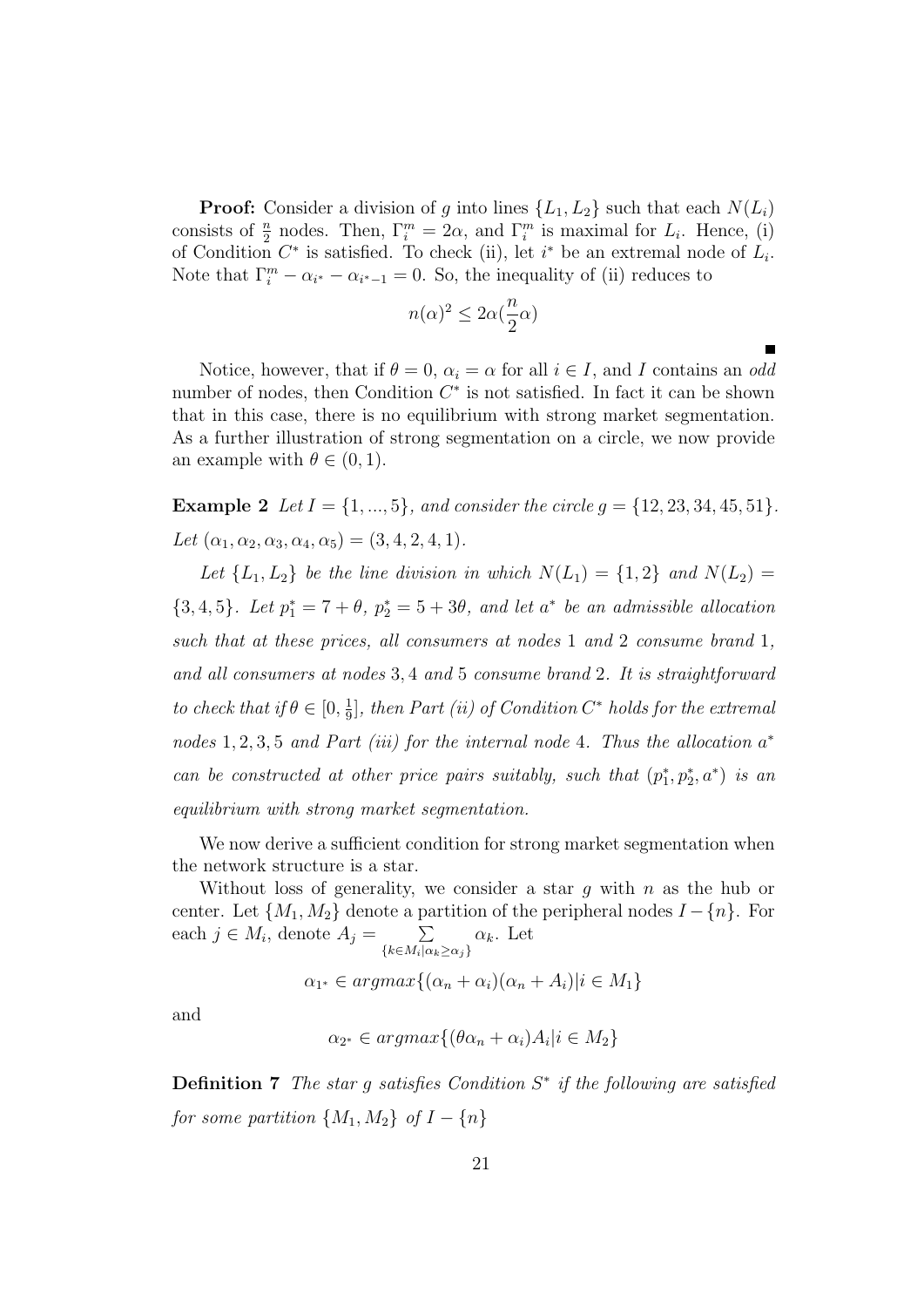$$
(i) (A_{2^*} - A_{1^*})(1 - \theta) + \alpha_n + \alpha_{1^*} \le 0
$$
  

$$
(ii) (\alpha_{1^*} + \alpha_n)(\alpha_n + A_{1^*}) \ge (\alpha_n + \theta \alpha_{2^*}) \sum_{i \in I} \alpha_i
$$

**Theorem 4** Suppose the star g with hub n satisfies Condition  $S^*$ . Then, there exists an equilibrium with strong market segmentation.

**Proof:** Let  $p_1^* = \alpha_n + \alpha_{1^*}$ , and  $p_2^* = \alpha_{2^*} + \theta \alpha_n$ . Consider an allocation  $a^*$  such that

$$
a_{i1}(p_1^*, p_2^*) = \alpha_i \text{ for all } i \in \{j \in M_1 | \alpha_j \ge \alpha_{1^*}\} \cup \{n\}
$$

$$
a_{i2}(p_1^*, p_2^*) = \alpha_i \text{ for all } i \in \{j \in M_2 | \alpha_j \ge \alpha_{2^*}\}
$$

and

 $\alpha_{ij} = 0$  for all other nodes i for  $j = 1, 2$ 

We first check that this specification does not violate rationality.

Suppose  $i$  is a peripheral node where consumers consume brand 1. Then,

$$
h(p_1^*, a^*, i) = \alpha_{1^*} - \alpha_i \le 0 < h(p_2^*, a^*, i) = p_2^*
$$

If  $i$  is a peripheral node consuming brand 2, then

$$
h(p_2^*, a^*, i) = \alpha_{2^*} - \alpha_i \le 0 < h(p_1^*, a^*, i) = \alpha_{1^*} - \theta \alpha_i
$$

The last inequality follows from the fact that if peripheral node  $i$  consumes brand 2, at prices  $(p_1^*, p_2^*)$ , then  $\alpha_{2^*} - \alpha_i \leq 0$ ; so for the inequality to hold for all such nodes *i*, it is sufficient that  $\alpha_{1}$  +  $-\theta \alpha_{2}$  > 0. But this follows from part (ii) of Condition  $S^*$ .

Also, for the Center  $n$ ,

$$
h(p_1^*, a^*, n) = (\alpha_n + \alpha_{1^*}) - A_{1^*} - \theta A_{2^*}
$$

and

$$
h(p_2^*, a^*, n) = (\alpha_{2^*} + \theta \alpha_n) - A_{2^*} - \theta A_{1^*}
$$

Part (i) of Condition  $S^*$  ensures that  $h(p_1^*, a^*, n) < h(p_2^*, a^*, n)$ .

So, the specification of  $a^*$  does not violate rationality.

It is easy to check that by construction,  $p_1^*$  is maximal for the set substar consisting of nodes n and  $M_1$ , while  $p_2^*$  is maximal for the nodes in  $M_2$ . Hence, neither producer has an incentive to raise prices.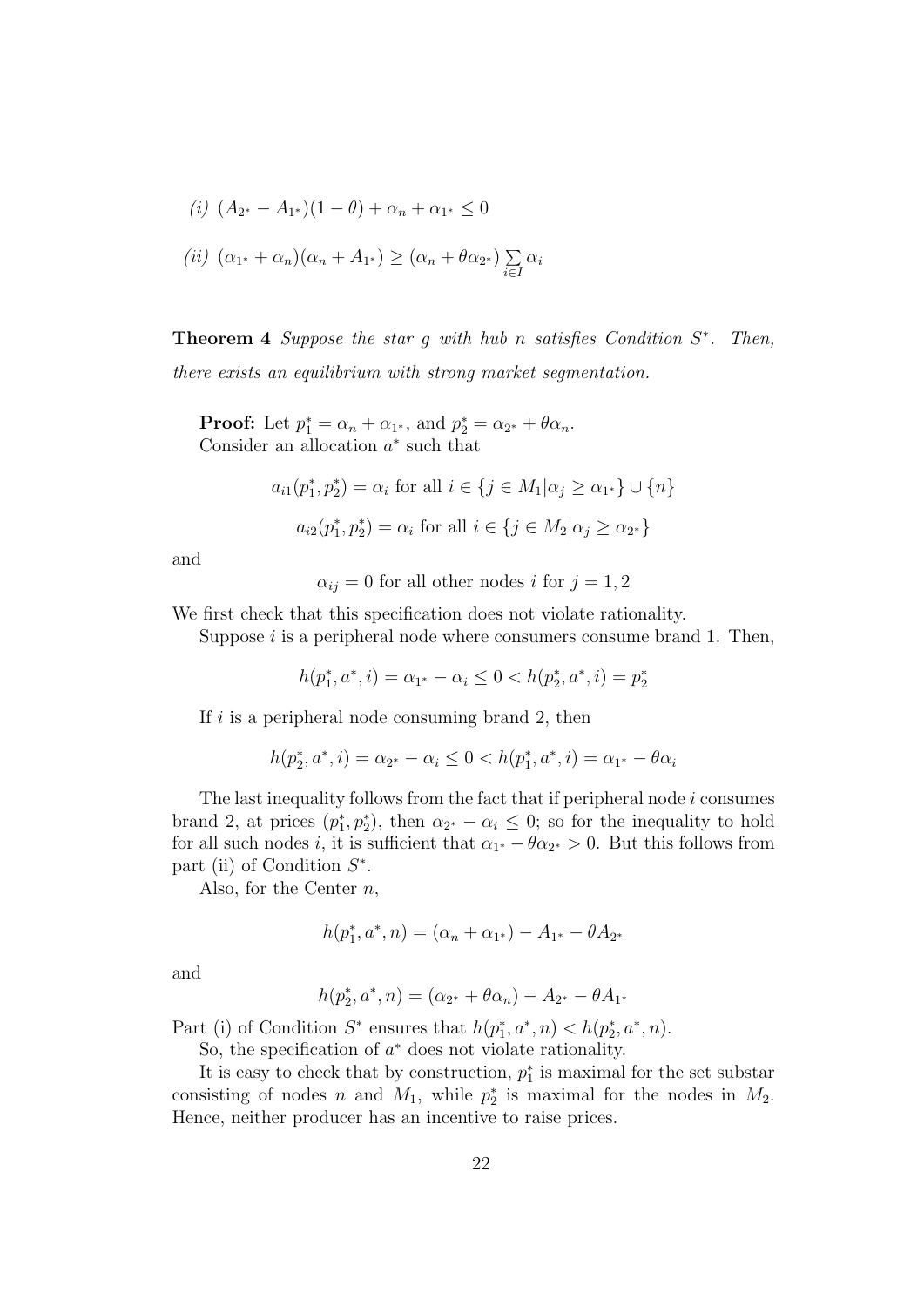Suppose also that  $a^*$  satisfies the following

$$
a_{n1}(p_1^*, p_2) = \alpha_n \text{ if } (A_{2^*} - A_{1^*})(1 - \theta) + \alpha_n + \alpha_{1^*} \le 0
$$

This is consistent with rationality if all consumers at node  $n$  expect other consumers at node  $n$  to consume good 1 so long as the inequality is satisfied.

Then, it follows from part (i) of Condition  $S^*$  that the producer of brand 2 cannot induce consumers at node  $n$  to switch consumption at any positive price.

Finally, note that producer 1 must reduce price by at least  $\alpha_{1^*} - \theta \alpha_{2^*}$  to induce nodes in  $M_2$  to switch to consumption of good 1. The loss in revenue from existing customers is  $(\alpha_{1^*} - \theta \alpha_{2^*})(\alpha_n + A_{1^*})$ . The maximum possible gain in revenue occurs if all consumers currently not consuming 1 switch to consumption of 1. Hence, the maximum gain in revenue is  $[(\alpha_n + \alpha_{1^*}) - (\alpha_{1^*} (\theta\alpha_{2^*})](\sum$  $\sum_{i\in I} \alpha_i - \alpha_n - A_{1^*}$ ). Part (ii) of Condition  $S^*$  ensures that the loss in revenue from existing customers is at least as large as the gain in revenue from new customers.

Hence, no producer has an incentive to reduce prices. So,  $(p_1^*, p_2^*, a^*)$ constitutes an equilibrium with market segmentation.

An easy corollary is the following.

Corollary 2 Suppose  $\theta = 0$ , I has at least 4 nodes, and  $\alpha_i = \alpha$  for all i. Then, for every star on I, there is some equilibrium with strong market segmentation.

**Proof:** Partition the peripheral nodes into sets  $\{M_1, M_2\}$  such that  $(|M_1| - 1) \ge |M_2|$ . This can always be done as long as there are at least 3 peripheral nodes. Since  $\alpha_i = \alpha$  for all  $i, A_{1^*} = |M_1|\alpha, A_{2^*} = |M_2|\alpha$ . Then, (i) of Condition  $S^*$  is satisfied. It also follows easily that (ii) of Condition  $S^*$ is satisfied.

### 4 Discussion

In many instances, network effects can be local in nature. The present paper is one of the first to analyze competition in the presence of local network effects. We have shown that even under Bertrand competition with unlimited capacity, firms can make positive profits in many scenarios, and different groups of consumers can specialize in the consumption of one specific brand.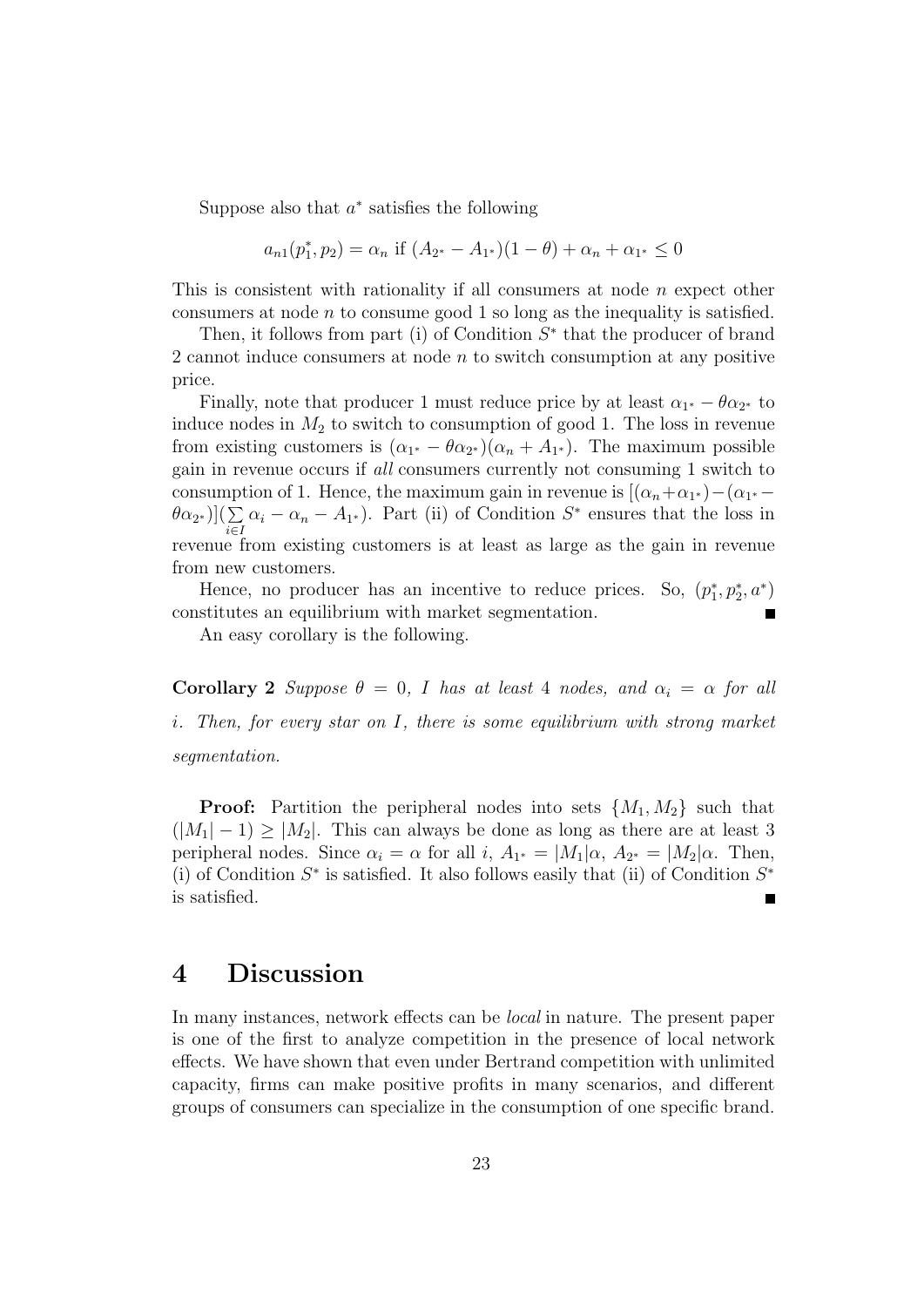However, the interaction structure matters; some network structures rule out such equilibria with strong market segmentation.

The degree of compatibility also matters. We have shown that when the brands are perfectly compatible, the only possible equilibrium is the standard Bertrand equilibrium with both firms earning zero profit, *irrespective* of the network structure. However, partial compatibility can generate market segmentation with both firms earning positive profits.

We have taken the degree of compatibility between brands to be exogenously given. There is an obvious implication, though, if the choice of compatibility is endogenous and restricted to being either 0 (incompatibility) or 1 (full compatibility). Consider a network structure that permits equilibria with strong market segmentation when brands are incompatible. Suppose that before the firms compete in prices, they decide whether or not to make their brands compatible with each other, say, by providing a two way converter. Assume that if both play "Yes", then the brands are compatible, whereas if at least one plays "No", they are incompatible. Following this, there is price competition. If both play "Yes", price competition leads to zero profits. This is not an equilibrium, since if even a single firm plays "No", the firms can then coordinate on a positive profit, strong market segmentation equilibrium. This provides a justification for observing the existence of incompatible brands, even under price competition with unlimited capacities, and no differences in intrinsic product quality.

What will happen if consumers become "more connected"? The addition of a link or edge to a graph increases the network effect at least on the nodes that are incident on the new edge. However, the greater scope for network externalities does not necessarily result in higher consumer surplus. The following example illustrates that consumer surplus may actually go down.

**Example 3** Let I contain more than 5 nodes and  $\alpha_i = \alpha$  for all  $i \in I$ . Let  $\theta = 0$ . Consider a star, where the hub and (|I|−2) peripheral nodes consume brand 1, while 1 peripheral node consumes 2. Consider the equilibrium with market segmentation where  $p_1 = 2\alpha$ , while  $p_2 = \alpha$ . Then, only consumers at the hub enjoy positive utility. Suppose now that one of the peripheral nodes where brand 1 was being consumed "merges" with the hub -this is equivalent to this node being connected to all other nodes. Then, there is a new equilibrium where  $p_1 = 3\alpha, p_2 = \alpha$ . Then, aggregate consumer surplus goes down, while producer 1's profit goes up.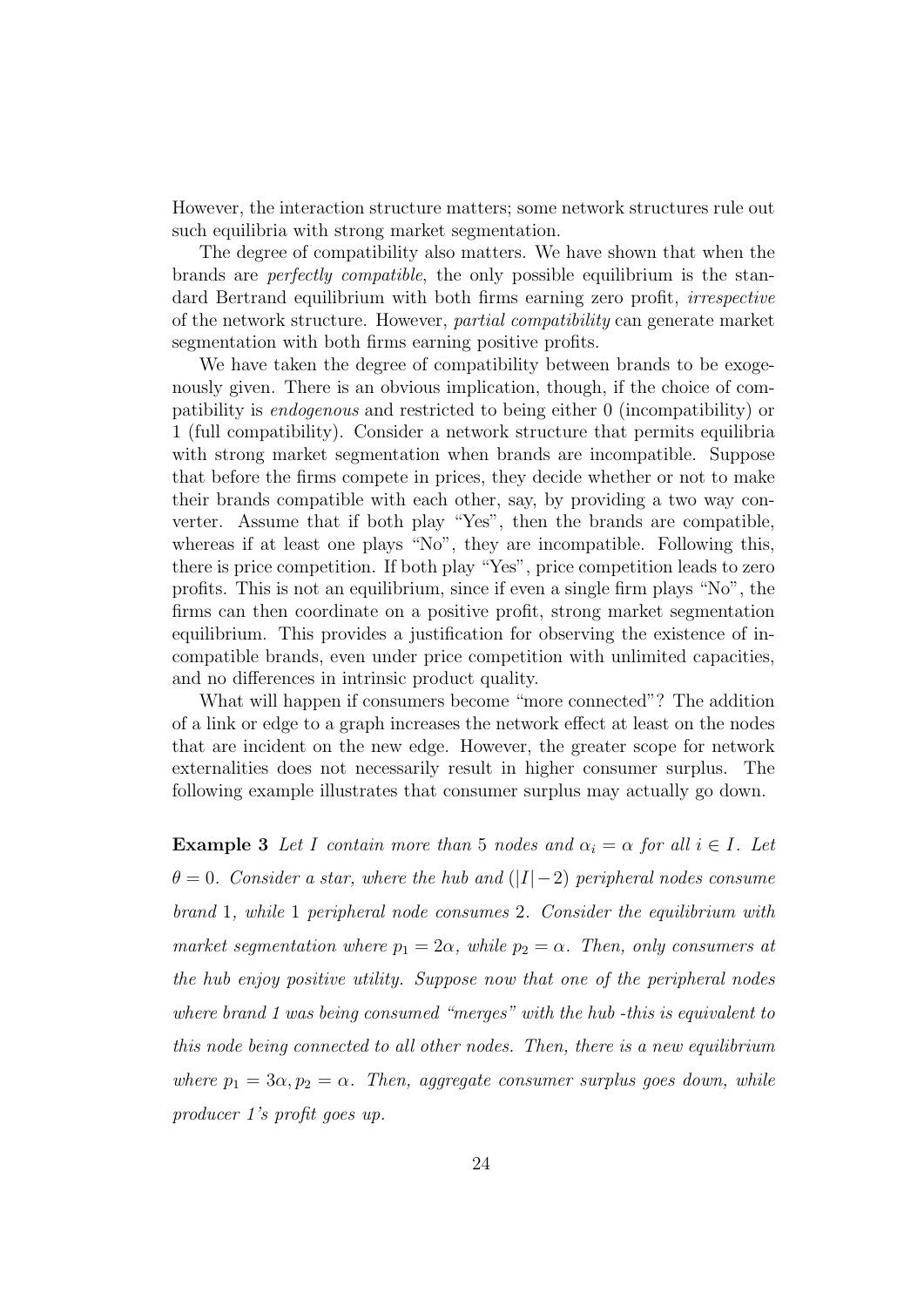It is difficult, however, to draw any general conclusions about the direction of changes in consumer and producer surpluses even for small changes in network structure.

The model in this paper is static. Purchases or adoption of goods across consumers usually happens over time, and this feature can be particularly important when there are potential bandwagon effects (such as in the setting of this paper). While there is a literature studying dynamic pricing issues, we know of no such work that studies situations with local network externalities. This would be an interesting topic for future research.

Lastly, we have assumed that the network structure is exogeous, in contrast to a strand of the recent literature on networks which models the endogenous formation of networks. formation. The endogenous formation of networks does not appear to be an appropriate issue in the present context. One's choice of coauthors, for example, usually does not depend on what software they use.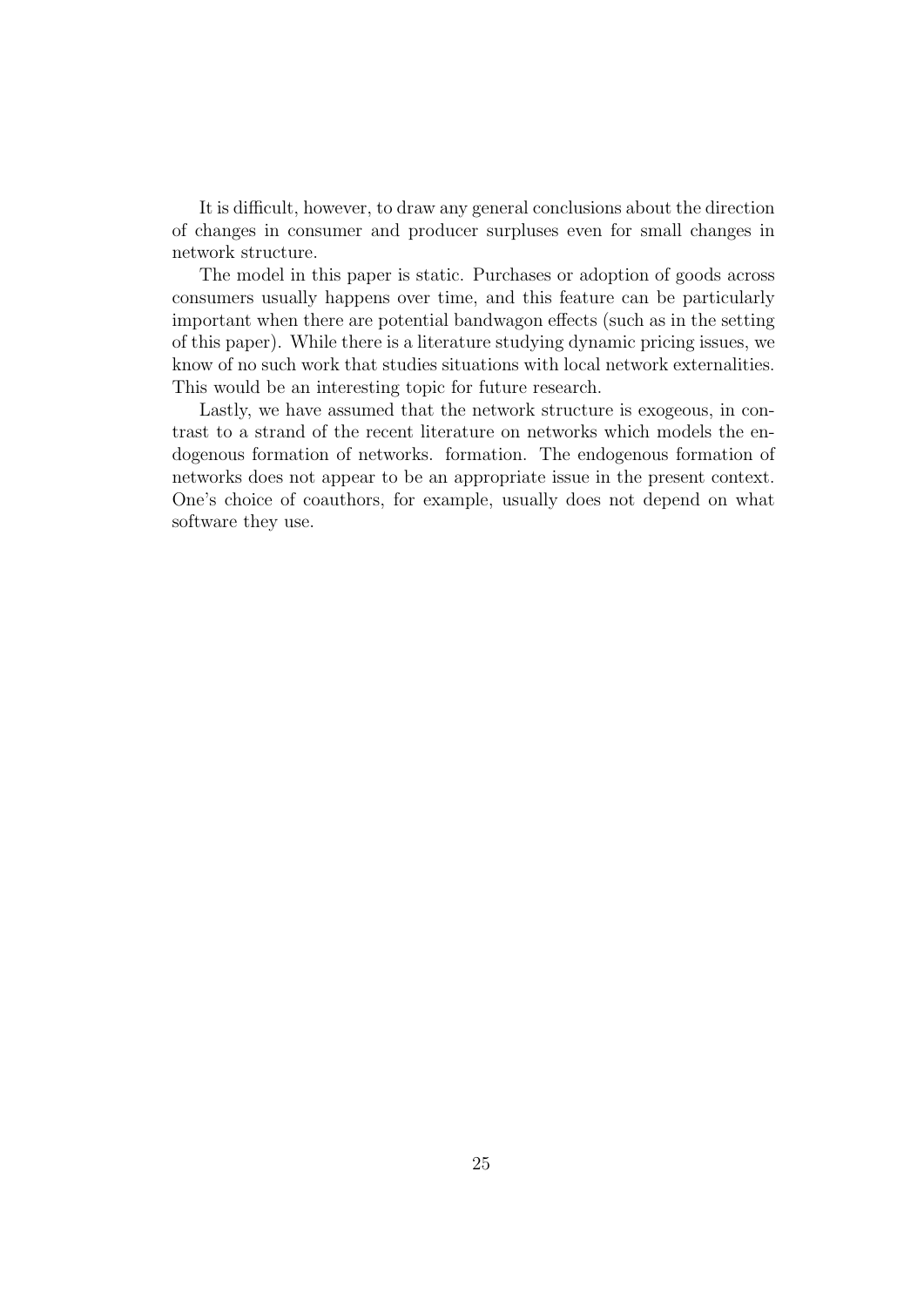#### References

- Armstrong, M., Competition in two-sided markets, mimeo., Oxford University (2002).
- Caillaud, B. and B. Jullien, Chicken and egg: competition among intermediation service providers, RAND Journal of Economics 34 (2003), pp. 309-328.
- Choi, J., Network externality, compatibility choice, and planned obsolescence, Journal of Industrial Economics 42 (1994), pp. 167-182.
- Dutta, B. and M. Jackson (ed.), Networks and Groups: Models of Strategic Formation, Springer-Verlag 2003, Germany.
- Economides, N., The economics of networks, *International Journal of* Industrial Organization 14 (1996), pp. 673-699
- Economides, N. and S. Salop, Competition and integration among complements and network market structure, Journal of Industrial Economics 40 (1992), pp. 105-123
- Ellison, G. and D. Fudenberg, The neo-Luddite's lament: excessive upgrades in the software industry, Rand Journal of Economics, 31 (2000), pp. 253-272
- Farrell, J. and M. Katz, Innovation, rent extraction and integration in systems markets, Journal of Industrial Economics, 48 (2000), pp. 413-432
- Farrell, J. and G. Saloner, Standardization, compatibility and innovation, Rand Journal of Economics 16 (1985), pp. 70-83
- Farrell, J. and G. Saloner, Installed base and compatibility: innovation, product pre-announcements and predation, American Economic Review 76 (1986), pp. 940-955
- Gandal, N., M. Kende and R. Rob, The dynamics of technological adoption in hardware/software systems: The case of compact disk players, Rand Journal of Economics 31 (2000), pp 43-62.
- Jackson, M. and A. Wolinsky, A strategic model of social and economic networks, Journal of Economic Theory 71 (1996), pp. 44-74
- Jullien, B., Competing in network industries: divide and conquer, mimeo 2003, University of Toulouse.